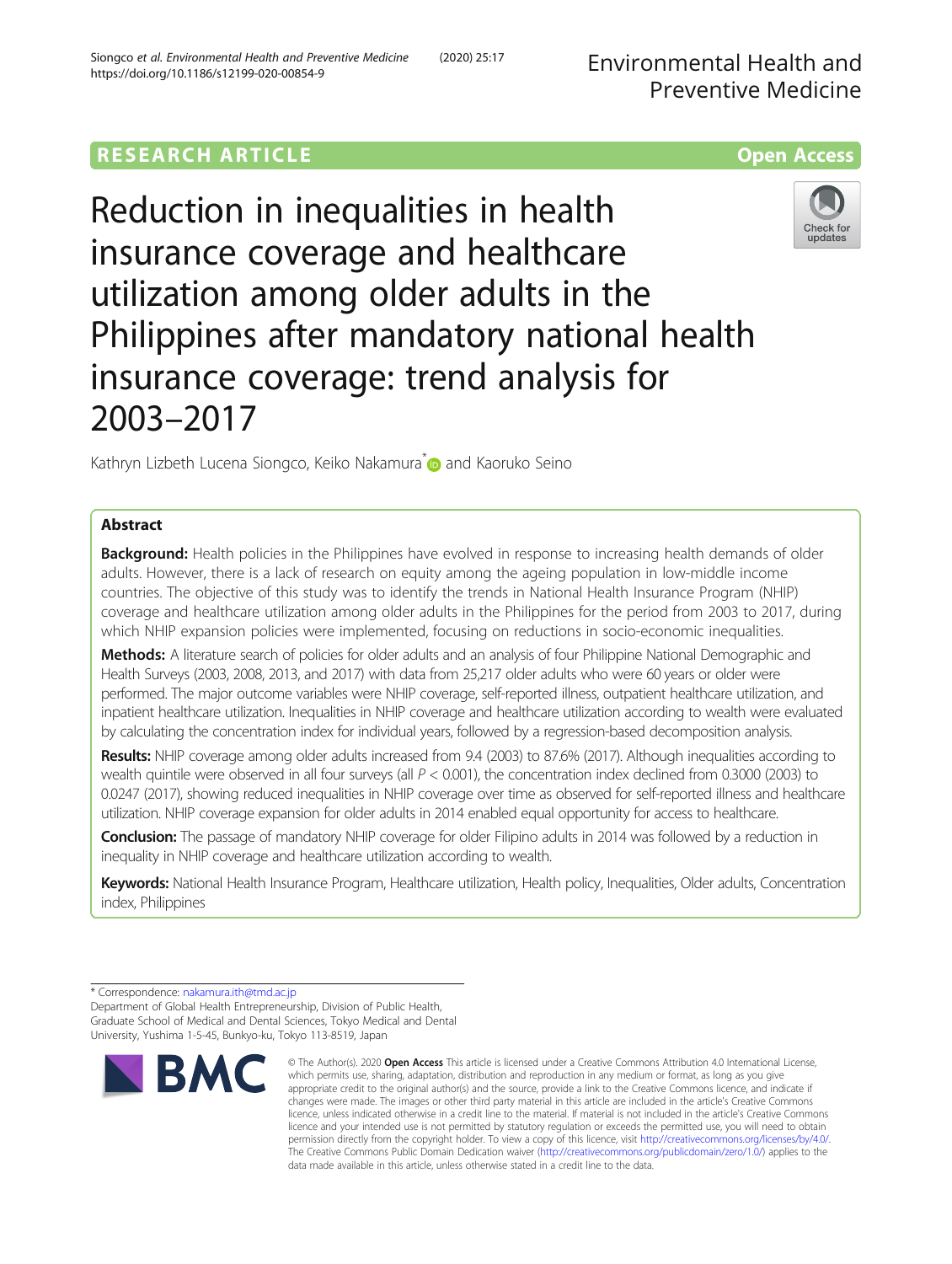# Background

The Philippines is considered to have an ageing population, similar to neighboring low- and middle-income countries (LMICs). The number of older adults (individuals aged 60 years or older) in the Philippines was reported be 8 million in 2017 and is estimated to increase to 21 million in 2050, accounting for 14% of the total population [\[1\]](#page-11-0). Given the growth of the older population, the demand for health services is increasing because of complex healthcare needs. In response to the increasing health demands of older adults, widespread efforts to improve health service delivery have been prominent in the Philippines as part of efforts to overcome socio-economic disparities in accessibility and availability of resources. Promoting fair financing and better health access across LMICs is necessary, as equitable access to healthcare services is a major public health challenge.

Social health insurance is a form of financing strategy when working towards equitable healthcare financing. The passage of Republic Act 7875 in 1995 created the Philippine Health Insurance Corporation (PhilHealth) and established the National Health Insurance Program (NHIP) with four initial membership categories: (i) formal sector, (ii) indigents, (iii) retirees, and (iv) individual. Through the years, the Department of Health (DOH) has provided a budget for PhilHealth to cover the contributions for indigent members. In 2012, the introduction of a "Sin Tax" Law, which is an excise tax on alcohol and tobacco products, allocated 85% of its revenues to healthcare [[2\]](#page-11-0), raising more than 1.2 billion USD (US dollars) in its first year and allowing the enrollment of 45 million Filipinos into PhilHealth [[3](#page-11-0)]. Furthermore, as a result of the amendment of the "Expanded Senior Citizens Act of 2010" in 2014, individuals aged 60 years or older were automatically enrolled into the NHIP and given free inpatient healthcare at government hospitals, thereby including "senior citizens" as a sector receiving NHIP coverage [[4](#page-11-0)]. However, the urge to speed the expansion of coverage and the provision of free healthcare services to older adults holds the potential to impose a heavy financial burden on the Philippine health system, as previously experienced in Japan [\[5](#page-11-0)].

The Philippines' rapid economic growth has enabled advancements in healthcare in recent years; however, the health system remains fragmented. Large disparities in access to healthcare services remain, with differences observed among socio-economic groups, geographical regions, and rural/urban residences [[6\]](#page-11-0). In a report on equity in health and healthcare in the Philippines, the poor were shown to suffer a greater burden of diseases [\[7](#page-11-0)], with high inequity regarding health outcomes between socioeconomic groups [\[6](#page-11-0)]; these data suggest that to promote vertical equity, healthcare must be concentrated among the poor, who have greater healthcare needs. However, the poor are unable to acquire necessary treatment according to their needs. All individuals should gain equitable access to healthcare in relation to need to achieve universal health coverage (UHC). Healthcare need is partly proxied by self-reported illness across socioeconomic groups, which is reported as an illness or symptom in the previous 30 days in household surveys [\[8](#page-11-0)]. In 2011, the Philippine government launched a UHC strategy to improve the overall health system and provide the poor with protection from financial risks [\[9\]](#page-11-0). To attain health equity, efforts must be directed in assessing the inequality in health and use of healthcare services of the vulnerable population  $[10]$ , and socio-economic inequalities are reported through the prevalence of morbidities [[11](#page-11-0)] and access to healthcare services  $[12, 13]$  $[12, 13]$  $[12, 13]$ . The implementation of the NHIP and the expansion of coverage to include the older adult population are expected to reduce health inequalities through the provision of quality healthcare services and improved access to healthcare.

Despite the implementation of policies to increase NHIP coverage and access to healthcare, there remains a lack of research on equity among older adult populations in LMICs. This paper is the first to evaluate socioeconomic inequalities in health and healthcare utilization among older adults in the Philippines following the expansion of NHIP coverage as a step towards achieving UHC. We used population-based surveys from 2003 to 2017 to identify existing socio-economic inequalities in health and healthcare utilization among older adults in the Philippines. The objectives of this study were therefore to analyze the trends in NHIP coverage and healthcare utilization among older adults in the Philippines from 2003 to 2017, during which period the NHIP expansion policies were implemented, and to analyze the reduction in socio-economic inequalities, and present key developments in policies benefitting older adults in the Philippines in relation to NHIP coverage expansion and healthcare use.

# Methods

This study consists of a literature search and an analysis of four Philippine National Demographic and Health Surveys conducted in 2003, 2008, 2013, and 2017.

### Literature search

A literature search including data from PhilHealth, DOH, and technical reports from national organizations (a total of 25 files) was performed to identify key developments in health policies benefitting older adults in the Philippines, even before the conception of the National Health Insurance Act in 1995. The chronological arrangement of policies presented in Table [1](#page-2-0) shows the developments in relation to NHIP coverage and healthcare utilization among older Filipino adults.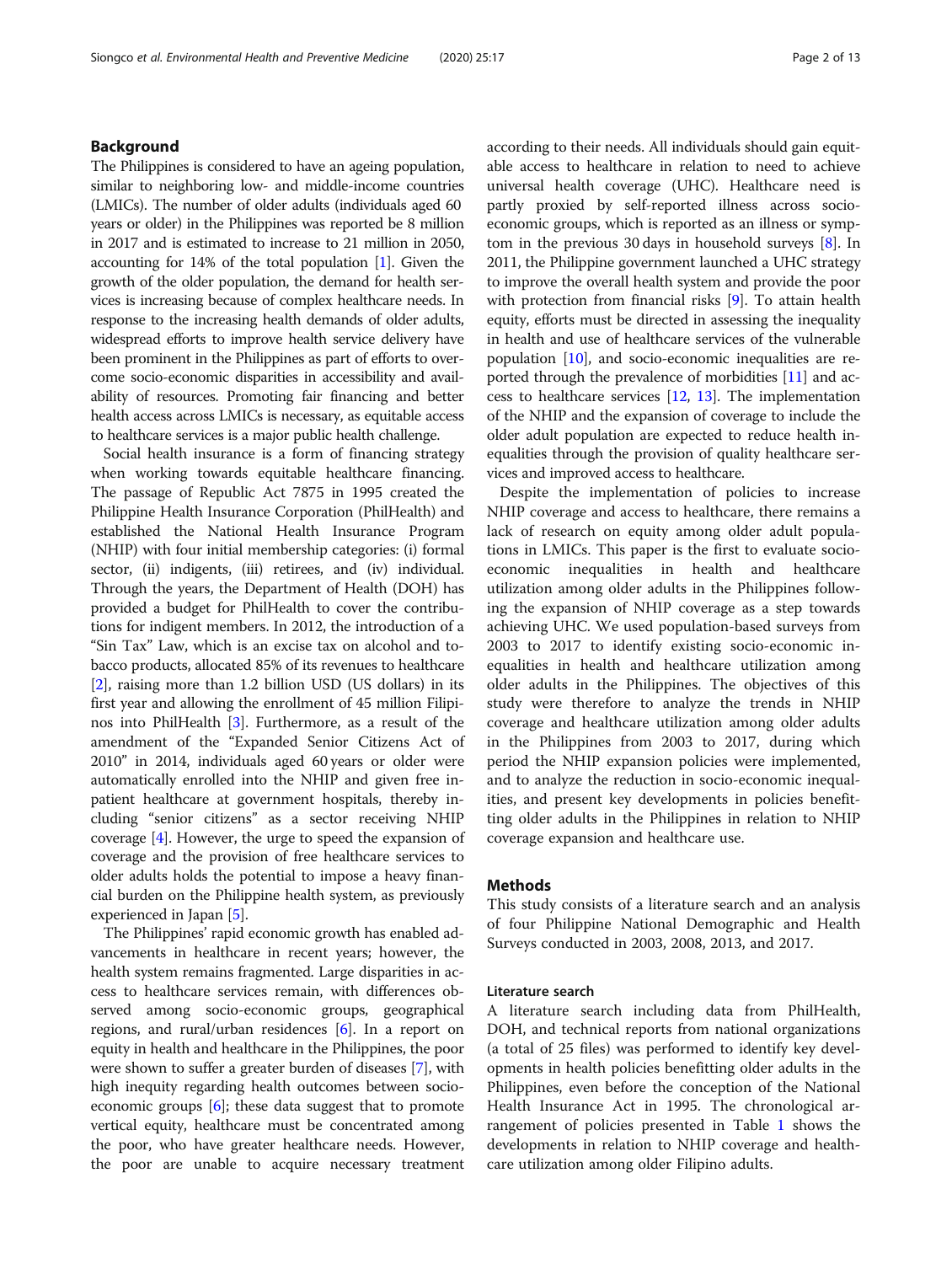<span id="page-2-0"></span>

|  |  |  | <b>Table 1</b> Developments in health policies and laws concerning older adults in the Philippines |  |  |
|--|--|--|----------------------------------------------------------------------------------------------------|--|--|
|  |  |  |                                                                                                    |  |  |

|      | Year Title/description                                                                                                                                                                                                                                  |
|------|---------------------------------------------------------------------------------------------------------------------------------------------------------------------------------------------------------------------------------------------------------|
| 1992 | RA 7432; an act to maximize the contribution of senior citizens to nation building, grand benefits and special privileges, and for other<br>purposes                                                                                                    |
|      | 1995 RA 7875; National Health Insurance Act of 1995—creation of PhilHealth with coverage under 50%                                                                                                                                                      |
| 2004 | RA 9257; Expanded Senior Citizens Act of 2003, an act granting additional benefits and privileges to senior citizens and amending RA 7432                                                                                                               |
| 2004 | RA 9241; an act amending RA 7875, stipulated that indigent contributions shall be subsidized by the local government units (LGUs) and the<br>national government                                                                                        |
|      | 2004 Executive Order 276 s. 2004; "Plan 5/25M" enrolled 4.2 million poor families or 21.2 million individuals into the PhilHealth program, funded by<br>the Department of Budget and Management (DMBM) and Philippine Charity Sweepstakes Office (PCSO) |
|      | 2004 RA 9334; the Congress, through this act, earmarked 2.5% of government revenues from taxes on sin products to the National Health Insurance<br>Program (NHIP)                                                                                       |
|      | 2008 RA 9502; Universally Accessible Cheaper and Quality Medicines Act providing for cheaper and quality medicines and amending other related<br>laws                                                                                                   |
|      | 2010 RA 9994; Expanded Senior Citizens' Act of 2010, stipulating that all indigent senior citizens shall be covered by the NHIP of PhilHealth                                                                                                           |
|      | 2010 Department of Health (DOH) Administrative Order (AO) 2010-0036; focused on increasing enrollment coverage, improving availment of bene-<br>fits and improved facility preparedness through the Health Facility Enhancement Program (HFEP)          |
|      | 2011 PhilHealth Circular No. 011-2011; "No Balance Billing Policy" applied to all PhilHealth Sponsored Program members for specified cases                                                                                                              |
|      | 2012 PhilHealth Circular No. 048-2012; the Z Benefit Package developed by PhilHealth aimed to increase financial risk protection using cost-effective<br>interventions                                                                                  |
|      | 2012 RA 10351; Sin Tax Law—restructuring the excise tax on alcohol and tobacco products and amending the National Internal Revenue code of<br>1997                                                                                                      |
|      | 2013 RA 10606; amending RA 7875, shifted subsidizing PhilHealth premiums for Sponsored Program families to the DOH, and the Sin Tax Law to<br>finance expanding of the Sponsored Program                                                                |
|      | 2014 RA 10645; an act providing for the mandatory PhilHealth coverage for all senior citizens and amending the Expanded Senior Citizens Act of<br>2010                                                                                                  |
|      | 2019 RA 11223; Universal Health Care (UHC) Act prescribing reforms in the healthcare system                                                                                                                                                             |

sectional Philippine National Demographic and Health Surveys (PDHS) conducted in 2003, 2008, 2013, and 2017 [[14](#page-11-0)–[17\]](#page-11-0). The following numbers of individuals aged 60 years and older were included in each survey: 3921 (2003), 4393 (2008), 5571 (2013), and 11,402 (2017). Cases with missing data for at least one study variable were excluded from the analysis (2003, 22 [0.6%]; 2008, 8 [0.2%]; 2013, 7 [0.1%]; 2017, 33 [0.3%]). The final set of data for each survey used in the analysis included 3899 (2003), 4385 (2008), 5564 (2013), and 11,369 (2017) older adults.

# Variables

The outcome variables of this study included National Health Insurance Program coverage, self-reported illness, and healthcare utilization, which were composed of outpatient care utilization and inpatient care utilization. Independent variables included socioeconomic characteristics such as age, gender, place of residence, educational attainment, wealth, number of household members, and relationship to household head.

by creating a binary variable for those with NHIP membership or PhilHealth, regardless of the category of membership (formal or informal, indigent, sponsored,

# Self-reported illness

lifetime, senior citizen, or overseas).

The outcome variable "self-reported illness" was composed of individuals who reported having at least one illness (non-communicable disease [NCD], communicable disease [CD], or injury) within the last 30 days prior to the interview. The variable was dichotomized as  $no = 0$ or yes = 1. Individuals who reported having at least one illness in the last 30 days were categorized as "yes"; otherwise, the individuals were categorized as "no." Selfreported illness was excluded from the 2003 data because of a lack of information.

# Healthcare utilization (outpatient care utilization and inpatient care utilization)

The measurement of healthcare utilization involved the following questions: for outpatient care, "Where was consultation/advice or treatment first sought for (name)'s illness/injury/check-up/laboratory tests in the last 30 days?"; and for inpatient care, "Where was (name)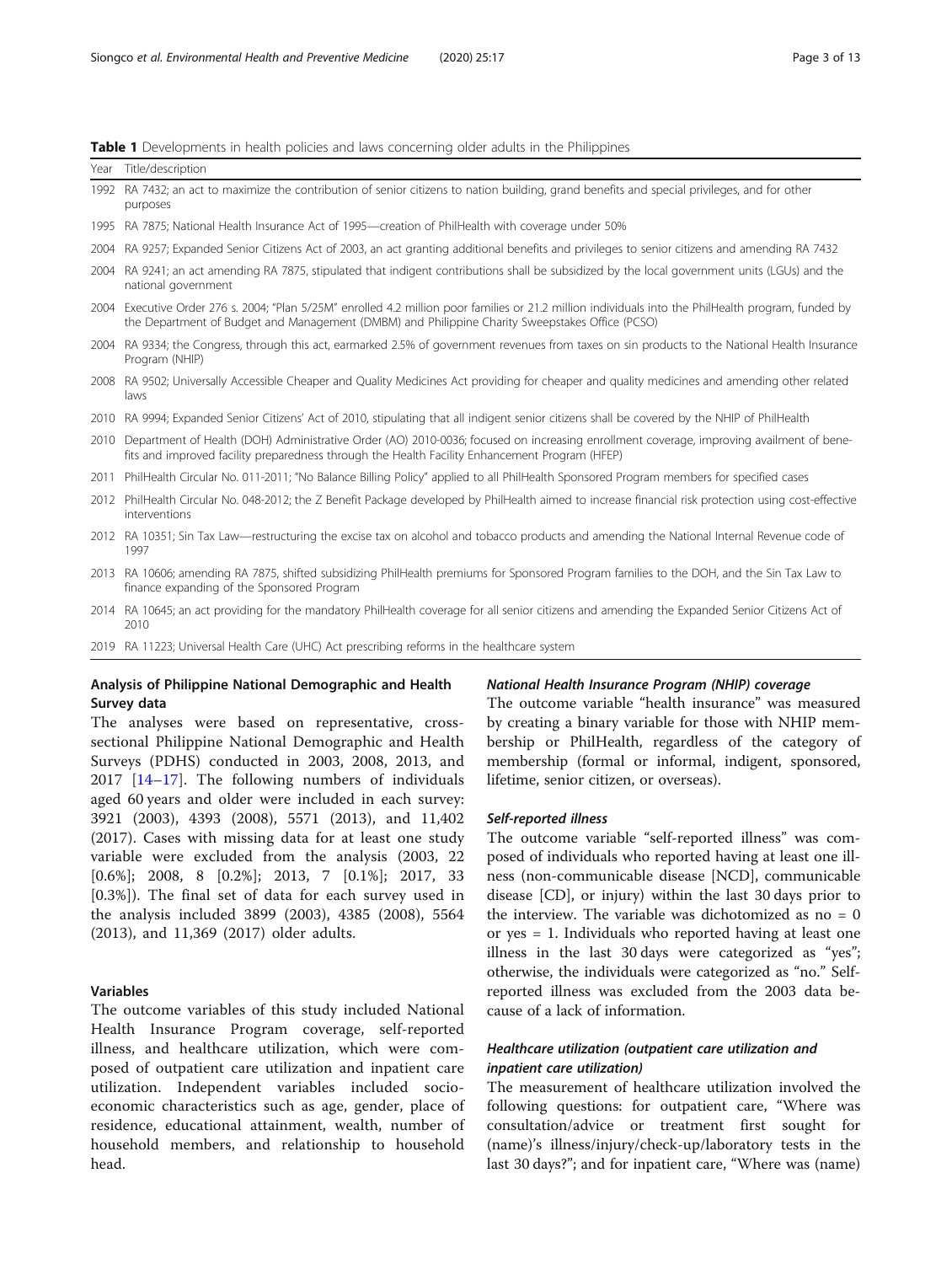last confined in the last 12 months?" Those who responded with any public or private sector facility were coded as "care utilization (yes)" as performed in previous studies [\[7,](#page-11-0) [18\]](#page-11-0). In contrast, those who responded with alternative medicine use, non-medical sectors, and others were coded as "non-utilization (no)." An analysis of outpatient care and inpatient care utilization was not performed for the 2003 data because of a lack of information. Each outcome variable was dichotomized as no  $= 0$  or yes  $= 1$ .

# Socio-economic variables

This study included individual and household characteristics that have been theoretically and empirically linked to health insurance ownership [\[19](#page-11-0)–[21\]](#page-11-0) and health and healthcare utilization outcomes [\[19](#page-11-0), [20](#page-11-0), [22\]](#page-11-0).

Each individual's age was categorized as follows: 60– 69 years, 70–79 years, and 80 years or older. Gender was categorized as male or female. Place of residence was categorized as rural or urban. Education was categorized as no education, primary, secondary, or higher. Wealth was based on the computation of the DHS program per the specific survey year. Households were given scores derived using a principal component analysis based on the number and kinds of consumer goods they own. The wealth quintiles were compiled by assigning a household score and ranking to each household member and then dividing the distribution into five equal categories, each compromising 20% of the population. Relationship to the household head was categorized as self, spouse, or others. Number of household members was categorized as 1–2, 3–4, or 5 or more members. Marital status and occupation were not included because of a lack of information.

## Statistical analysis

Descriptive statistics were initially used to analyze the outcome variables according to socio-economic characteristics for each of the four surveys. Chi-square test was used to measure the associations of NHIP coverage, selfreported illness, outpatient care utilization, and inpatient care utilization with older adult characteristics (Table [2\)](#page-4-0).

# Concentration index

The concentration index (C) was estimated to quantify relative socio-economic inequalities in the NHIP coverage, selfreported illness, outpatient care utilization, and inpatient care utilization outcome variables (Table [3\)](#page-6-0). C represents twice the area between the concentration curve and the line of equality (the 45° line), bounded between − 1 and + 1 [[23](#page-11-0)]. A C of 0 denotes no socio-economic-related inequality. When the curve lies above (below) the line of inequality, the index acquires a negative (positive) value, therefore indicating a disproportionate concentration of the health or healthcare utilization variable among the poor (rich). For example, a negative C for self-reported illness denotes a higher value among the poor.

# Concentration curve

The concentration curve (Fig. [1\)](#page-7-0) was computed to illustrate the cumulative distribution of each health and healthcare utilization variable on the  $\nu$ -axis against the cumulative distribution of the population ranked according to wealth, beginning with the poorest and ending with the richest  $(x-axis)$ , graphically. If the health or healthcare utilization outcome was more concentrated among the poor, the concentration curve would lie above the line of equality. The farther the curve is above the 45° line, the more concentrated the health or healthcare utilization variable is among the poor.

# Decomposition analysis of the concentration index

A regression-based decomposition of the concentration index (Table [3\)](#page-6-0) was performed to explain the contribution of each correlate to the reduction of socioeconomic inequalities across the population according to wealth [[10](#page-11-0)]. The regression of the outcome variables was performed based on a linear additive regression of health/healthcare utilization. The mean of the health or healthcare utilization outcome and each of its correlates were estimated, followed by the calculation of the concentration indices for each correlate. To determine the effect of the contribution of each correlate on the outcome, the elasticities of the outcome variables with respect to each correlate evaluated at the mean value of each outcome variable (NHIP coverage, self-reported illness, outpatient care utilization, and inpatient care utilization) were calculated [\[24](#page-11-0)]. The contribution of each correlate in the model to the health and healthcare utilization inequality was quantified by calculating the absolute contribution to inequality of each correlate, considering the correlates' respective concentration indices, followed by the computation of the percentage distribution. Survey weights were used, and all the statistical analyses were performed using Stata 15 [\[23](#page-11-0)].

# Results

# Key developments in health policies and laws for older adults

Table [1](#page-2-0) presents government policies to expand healthcare utilization and the population coverage of the NHIP among older adults. PhilHealth is a government-owned and operated corporation created in 1995 to implement the NHIP, with the aim of reducing out-of-pocket spending and inequities in health financing [[25](#page-12-0)] and improving access to quality care. Financial assistance provided by the government is limited to the payment of premiums on behalf of disadvantaged groups, termed as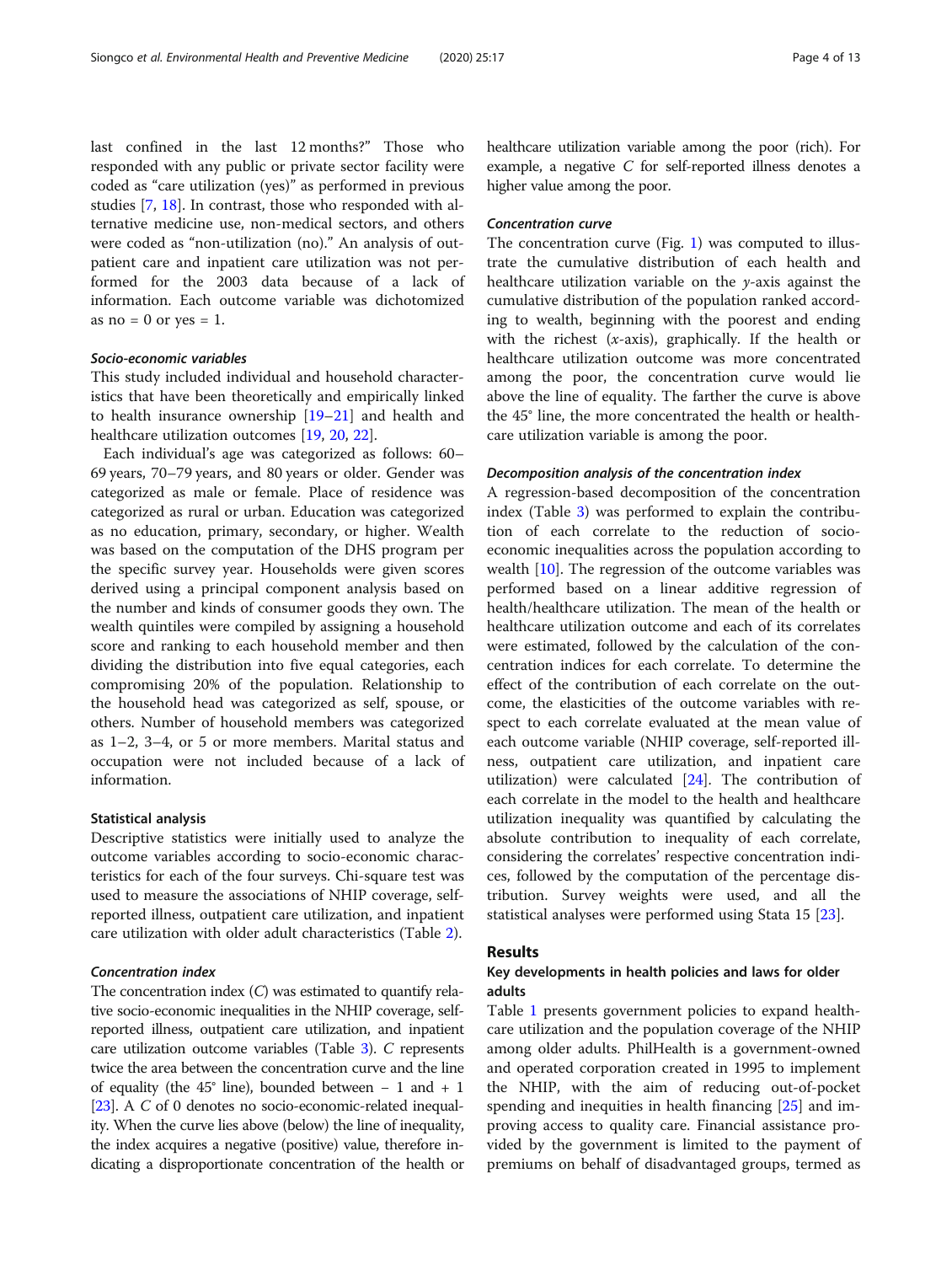| Î                              |
|--------------------------------|
| j                              |
| j<br>l                         |
|                                |
| ł<br>١<br>i                    |
| $\overline{\phantom{a}}$       |
|                                |
| ł                              |
| ļ                              |
|                                |
|                                |
|                                |
| Í                              |
|                                |
| ٢                              |
| S                              |
|                                |
| l<br>j                         |
| 5<br>i                         |
| ï                              |
| i<br>١                         |
|                                |
|                                |
|                                |
| į<br>Ï                         |
|                                |
| i<br>ī                         |
| i<br>î                         |
| ¢<br>Ï                         |
|                                |
| ł                              |
| ì<br>Ì                         |
|                                |
| Ē<br>i                         |
| l                              |
| j<br>Ì<br>ì                    |
| 5                              |
|                                |
| ţ<br>ł                         |
|                                |
| $\frac{1}{1}$<br>ׇ֚֘<br>J      |
| ì<br>$\ddot{\phantom{0}}$      |
| ٢                              |
| ģ<br>j                         |
|                                |
| $\frac{1}{1}$<br>$\frac{5}{2}$ |
|                                |
| ć<br>5<br>į                    |
| j<br>ł                         |
| ¢                              |
| $\zeta$<br>Σ<br>ł              |
| ā<br>5                         |
| Ì                              |
| ر<br>2<br>י<br>(               |
|                                |
|                                |
| ٢                              |
| ċ<br>į                         |
| l<br>Ì                         |
| I                              |
| ţ<br>۱<br>Ï                    |
|                                |
| i<br>ł<br>i<br>i<br>j          |
|                                |
| ہ<br>آ<br>Ì<br>j               |
| ŗ<br>5                         |
| ļ                              |
|                                |
| Ì<br>j<br>I                    |
| ì                              |
|                                |
|                                |
| Š<br>Ē                         |
|                                |
| I                              |
| 1                              |
|                                |
| ăbi                            |

<span id="page-4-0"></span>

| Table 2 NHIP <sup>a</sup> coverage, self-reported illness, and healthcare utilization <sup>b</sup> according to characteristics of older adults, Philippines (2003-2017) |                         |             |                          |                                               |                  |                                      |                          |                   |                  |                                      |                          |                   |                  |
|--------------------------------------------------------------------------------------------------------------------------------------------------------------------------|-------------------------|-------------|--------------------------|-----------------------------------------------|------------------|--------------------------------------|--------------------------|-------------------|------------------|--------------------------------------|--------------------------|-------------------|------------------|
| Variables                                                                                                                                                                | 2003 (%),<br>$N = 3899$ |             | $2008(96)$ , $N = 4385$  |                                               |                  |                                      | 2013 (%), $N = 5564$     |                   |                  |                                      | $2017 (96), N = 11,369$  |                   |                  |
|                                                                                                                                                                          | nHIP <sup>a</sup>       | neal<br>HHP | Self-reported<br>illness | vatient<br>Outp<br>use                        | Inpatient<br>use | ne <sub>d</sub><br>MHIP <sup>a</sup> | Self-reported<br>illness | Outpatient<br>use | Inpatient<br>use | ne <sub>d</sub><br>MHIP <sup>a</sup> | Self-reported<br>illness | Outpatient<br>use | Inpatient<br>use |
| Overall (%)                                                                                                                                                              | 94                      | 35.3        | 20.5                     | 13.3                                          | 8.8              | 57.9                                 | 27.0                     | 15.6              | 8.6              | 87.6                                 | 28.3                     | 18.7              | 12.4             |
| Age (years)                                                                                                                                                              |                         |             |                          |                                               |                  |                                      |                          |                   |                  |                                      |                          |                   |                  |
| $60 - 69$                                                                                                                                                                | 10.8                    | 37.2        | 18.5                     | 12.0                                          | 7.0              | 60.6                                 | 23.5                     | 13.0              | 72               | 85.4                                 | 28.6                     | 18.2              | 11.9             |
| $70 - 79$                                                                                                                                                                | 77                      | 33.7        | 23.5                     | 15.3                                          | 10.8             | 56.7                                 | 32.3                     | 20.6              | 9.6              | 90.8                                 | 29.4                     | 20.2              | 14.0             |
| 80 or above                                                                                                                                                              | 5.8                     | 29.6        | 23.0                     | 14.8                                          | 12.8             | 46.4                                 | 32.5                     | 16.6              | 13.1             | 91.1                                 | 23.4                     | 17.4              | 11.5             |
|                                                                                                                                                                          | $***$                   | $\ddot{*}$  | $***$                    | $\ast$                                        | $***$            | $***$                                | $***$                    | $***$             | $***$            | $**$                                 | ***                      |                   | ≸                |
| Gender                                                                                                                                                                   |                         |             |                          |                                               |                  |                                      |                          |                   |                  |                                      |                          |                   |                  |
| Male                                                                                                                                                                     | 12.2                    | 36.4        | 19.6                     | 13.0                                          | 9.5              | 60.7                                 | 26.5                     | 13.9              | $8.3\,$          | 87.1                                 | 36.2                     | 24.9              | 183              |
| Female                                                                                                                                                                   | $69$                    | 34.4        | 21.2                     | 13.5                                          | 82               | 55.8                                 | 27.4                     | 16.9              | 87               | 88.0                                 | 21.9                     | 13.7              | 77               |
|                                                                                                                                                                          | $***$                   |             |                          |                                               |                  | $***$                                |                          | $*$               |                  |                                      | $***$                    | $***$             | $***$            |
| Residence                                                                                                                                                                |                         |             |                          |                                               |                  |                                      |                          |                   |                  |                                      |                          |                   |                  |
| Rural                                                                                                                                                                    | $68$                    | 32.0        | 22.8                     | 13.1                                          | $\overline{6}$   | 57.2                                 | 29.9                     | 163               | 8.3              | 87.0                                 | 29.5                     | 18.7              | 13.3             |
| Urban                                                                                                                                                                    | 127                     | 39.7        | 17.4                     | $\mathsf{L}\cap\mathsf{L}$<br>$\overline{13}$ | 8.5              | 59.1                                 | 22.5                     | 14.4              | 0.6              | 89.1                                 | 25.5                     | 18.5              | 10.4             |
|                                                                                                                                                                          | $***$                   | $***$       | $***$                    |                                               |                  |                                      | ***                      |                   |                  | $\ddot{*}$                           | $***$                    |                   | $***$            |
| Education                                                                                                                                                                |                         |             |                          |                                               |                  |                                      |                          |                   |                  |                                      |                          |                   |                  |
| education<br>$\frac{\circ}{2}$                                                                                                                                           | 2.9                     | 153         | 21.4                     | $\sim$<br>$\subseteq$                         | 63               | 34.5                                 | 28.3                     | 13.2              | 7.6              | 74.1                                 | 22.7                     | 10.5              | 84               |
| Primary                                                                                                                                                                  | 5.8                     | 28.8        | 20.9                     | 12.7                                          | 84               | 53.5                                 | 28.3                     | 15.2              | $8.6$            | 86.1                                 | 29.9                     | 18.8              | 12.3             |
| Secondary                                                                                                                                                                | 12.6                    | 42.1        | 21.5                     | 14.4                                          | 10.3             | 57.9                                 | 25.8                     | 15.1              | $\overline{81}$  | 87.9                                 | 29.0                     | 19.6              | 14.5             |
| Higher                                                                                                                                                                   | 29.3                    | 61.4        | 17.2                     | 5<br>$\overline{5}$                           | 9.5              | 79.1                                 | 24.5                     | 18.0              | 9.3              | 95.3                                 | 24.7                     | 19.6              | 11.6             |
|                                                                                                                                                                          | $***$                   | $***$       |                          |                                               |                  | $***$                                |                          |                   |                  | $***$                                | $***$                    | $***$             | $***$            |
| Wealth index                                                                                                                                                             |                         |             |                          |                                               |                  |                                      |                          |                   |                  |                                      |                          |                   |                  |
| Poorest                                                                                                                                                                  | $\overline{4}$          | 20.1        | 24.2                     | 10.4                                          | 6.6              | 48.3                                 | 29.4                     | 12.1              | $\overline{6}$   | 81.5                                 | 29.4                     | 163               | 10.2             |
| Poorer                                                                                                                                                                   | 5.0                     | 28.7        | 23.6                     | 12.0                                          | $8.8\,$          | 52.4                                 | 27.9                     | 15.7              | $7.3$            | 86.3                                 | 30.3                     | 18.4              | 12.7             |
| Middle                                                                                                                                                                   | 84                      | 32.3        | 20.8                     | 13.5                                          | $87$             | 55.2                                 | 29.0                     | 16.2              | 10.7             | 87.4                                 | 28.8                     | 19.8              | 13.8             |
| Richer                                                                                                                                                                   | 11.0                    | 43.5        | 17.9                     | 14.6                                          | 9.9              | 57.5                                 | 25.7                     | 165               | $87\,$           | 89.4                                 | 27.7                     | 19.0              | 13.8             |
| Richest                                                                                                                                                                  | 185                     | 50.7        | 16.1                     | 15.7                                          | 9.6              | 723                                  | 24.0                     | 16.5              | 94               | 94.4                                 | 24.6                     | 20.2              | 12.0             |
|                                                                                                                                                                          | $***$                   | $***$       | $***$                    | $\ast$                                        |                  | $***$                                | $\ast$                   | $\ast$            | $\ddot{*}$       | $***$                                | ***                      | $\ddot{*}$        | $\ddot{*}$       |
| Relationship to HH <sup>c</sup>                                                                                                                                          |                         |             |                          |                                               |                  |                                      |                          |                   |                  |                                      |                          |                   |                  |
| Self                                                                                                                                                                     | 12.2                    | 36.3        | 22.4                     | 14.9                                          | 64               | 60.3                                 | 29.7                     | $17.1\,$          | 8.5              | 88.3                                 | 39.5                     | 28.2              | 19.8             |
| Spouse                                                                                                                                                                   | 7.4                     | 41.4        | 22.6                     | 13.8                                          | 86               | 65.7                                 | 27.1                     | 16.8              | $8.8$            | 89.1                                 | 16.8                     | 6.6               | 2.0              |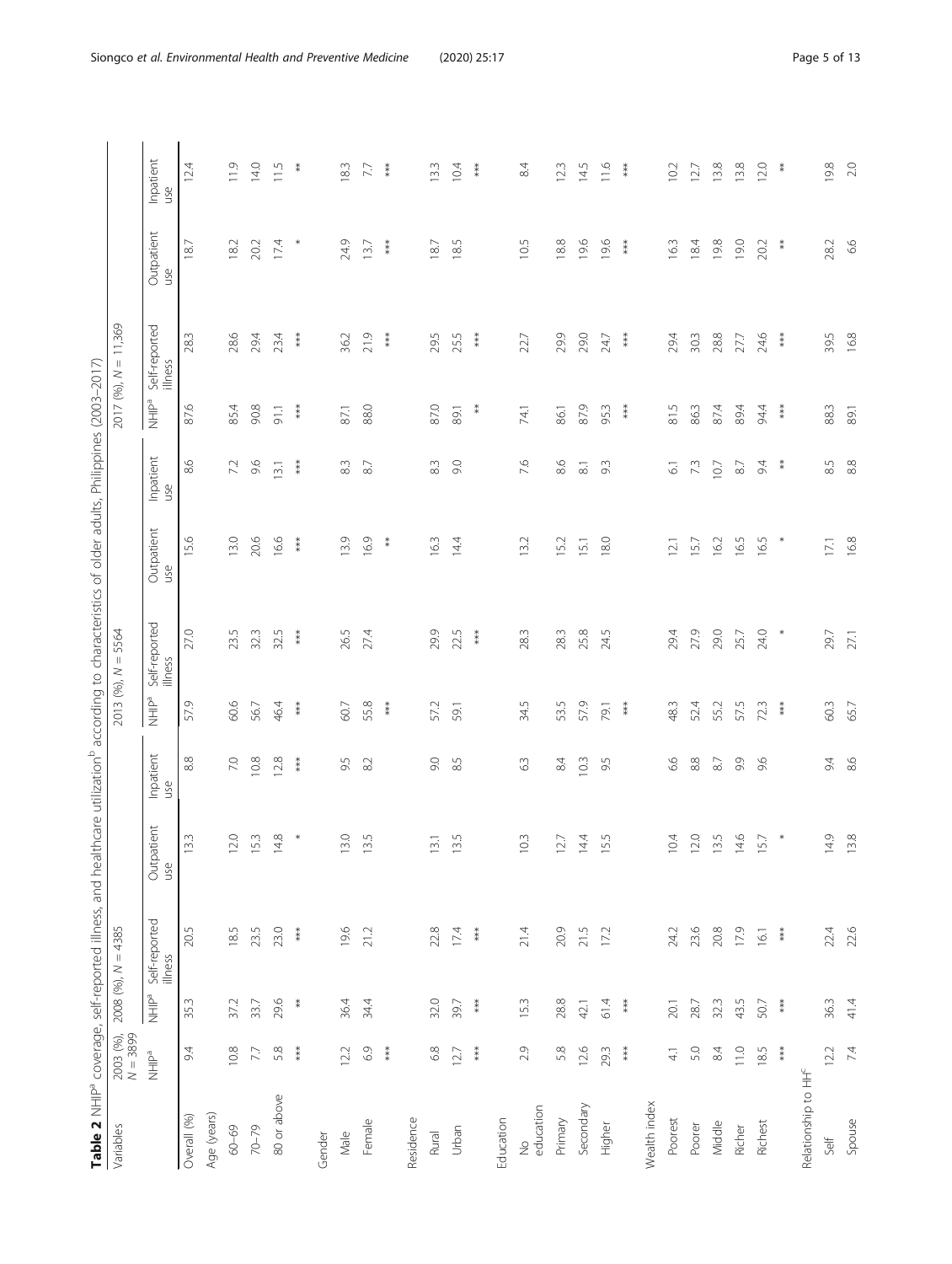| ١<br>ׇ֚֘֕֡<br>İ<br>j<br>j<br>١                                                   |  |
|----------------------------------------------------------------------------------|--|
| š<br>ţ                                                                           |  |
| $\overline{\phantom{a}}$<br>l                                                    |  |
| Ì                                                                                |  |
| Į                                                                                |  |
| l                                                                                |  |
| ׇ֚֓<br>֖֖֖֖֖֖֧ׅׅׅ֪ׅ֪֪ׅ֖֧ׅ֖֧֪֪ׅ֖֧֧֚֚֚֚֚֚֚֚֚֚֚֚֚֚֚֚֚֚֚֚֚֚֡֬֝֝֝֝֓֞֬֝֓֞֞<br>Į<br>ׇ֘֒ |  |
| ł<br>Ï                                                                           |  |
| ļ                                                                                |  |
| ļ<br>J                                                                           |  |
| ١<br>l                                                                           |  |
| j<br>ł<br>5                                                                      |  |
| ١<br>i<br>ł<br>١                                                                 |  |
| d<br>j<br>E                                                                      |  |
| j                                                                                |  |
| i<br>I<br>)<br>i                                                                 |  |
| ţ<br>i                                                                           |  |
| ì<br>į<br>1<br>j                                                                 |  |
| i<br>j<br>ł<br>١                                                                 |  |
| ł<br>֠                                                                           |  |
| ı<br>ł                                                                           |  |
| j<br>j<br>$\overline{ }$<br>ļ                                                    |  |
| ī<br>١<br>١<br>í                                                                 |  |
| j<br>İ<br>l<br>ì<br>Ï<br>֬֕֜֡                                                    |  |
| j<br>j                                                                           |  |
| j<br>١                                                                           |  |
| ļ<br>J                                                                           |  |
| d<br>1<br>ţ                                                                      |  |
| Í<br>j                                                                           |  |
| ī<br>֬֕֜֡                                                                        |  |
| ł<br>l                                                                           |  |
| i<br>l<br>ļ<br>١<br>İ                                                            |  |
| ĭ<br>١<br>í<br>Ï                                                                 |  |
|                                                                                  |  |
| j<br>1                                                                           |  |
| ţ<br>I<br>١                                                                      |  |
| ś<br>į<br>į<br>ì<br>j                                                            |  |
| ني‡ا<br>֠                                                                        |  |
| ׇ֘֒                                                                              |  |
| l<br>١<br>j<br>Š                                                                 |  |
| l<br>I                                                                           |  |
| Ì<br>١                                                                           |  |
|                                                                                  |  |
|                                                                                  |  |

|                                                                                                                                                                                            |                         |                       | Table 2 NHIP <sup>a</sup> coverage, self-reported illness, and healthcare utilization <sup>b</sup> according to characteristics of older adults, Philippines (2003-2017) (Continued) |                          |                     |                         |                          |                   |                         |                                 |                          |                   |                  |
|--------------------------------------------------------------------------------------------------------------------------------------------------------------------------------------------|-------------------------|-----------------------|--------------------------------------------------------------------------------------------------------------------------------------------------------------------------------------|--------------------------|---------------------|-------------------------|--------------------------|-------------------|-------------------------|---------------------------------|--------------------------|-------------------|------------------|
| Variables                                                                                                                                                                                  | $N = 3899$<br>2003 (%), |                       | $2008(96)$ , $N = 4385$                                                                                                                                                              |                          |                     |                         | $2013 (96), N = 5564$    |                   |                         |                                 | $2017 (96), N = 11,369$  |                   |                  |
|                                                                                                                                                                                            | NHIP <sup>a</sup>       | P <sub>a</sub><br>HHP | Self-reported<br>illness                                                                                                                                                             | Outpatient<br><b>use</b> | Inpatient<br>use    | <b>NHIP<sup>a</sup></b> | Self-reported<br>illness | Outpatient<br>use | Inpatient<br><b>SSD</b> | P <sub>a</sub> HHP <sub>a</sub> | Self-reported<br>illness | Outpatient<br>use | Inpatient<br>use |
| Others                                                                                                                                                                                     | 3.5                     | 26.3                  | 12.9                                                                                                                                                                                 | 82                       | $\overline{\Sigma}$ | 42.2                    | $8.8\,$                  | 9.6               | 8.5                     | 82.6                            | 2.9                      | 66                | 0.4              |
|                                                                                                                                                                                            | $***$                   | ***                   | ***                                                                                                                                                                                  | ***                      |                     | $***$                   | ***                      | ***               |                         | ***                             | $***$                    | $***$             | $***$            |
| Number of HH <sup>c</sup>                                                                                                                                                                  |                         |                       |                                                                                                                                                                                      |                          |                     |                         |                          |                   |                         |                                 |                          |                   |                  |
| $1 - 2$                                                                                                                                                                                    | $87$                    | 28.8                  | 28.3                                                                                                                                                                                 | 6.4                      | 9.5                 | 52.4                    | 39.6                     | 21.7              | $8.8$                   | 87.5                            | 28.1                     | 175               | 10.6             |
| $3 - 4$                                                                                                                                                                                    | 103                     | 39.3                  | 23.2                                                                                                                                                                                 | 4.5                      | 83                  | 60.1                    | 27.3                     | 16.9              | 8.9                     | 88.9                            | 27.4                     | 18.4              | 117              |
| 5 or more                                                                                                                                                                                  | $\overline{5}$          | 35.8                  | 15.1                                                                                                                                                                                 | $\Xi$                    | $87$                | 59.1                    | 20.8                     | 117               | 8.2                     | 86.6                            | 29.1                     | 197               | 14.4             |
|                                                                                                                                                                                            |                         | $***$                 | $***$                                                                                                                                                                                | $***$                    |                     | $***$                   | $***$                    | $***$             |                         | ∗                               |                          |                   | $***$            |
| NHIP <sup>ª</sup> coverage                                                                                                                                                                 |                         |                       |                                                                                                                                                                                      |                          |                     |                         |                          |                   |                         |                                 |                          |                   |                  |
| $\stackrel{\circ}{\geq}$                                                                                                                                                                   |                         |                       | 19.9                                                                                                                                                                                 | $\Box$                   | $67$                |                         | 25.1                     | 13.0              | 57                      |                                 | 22.7                     | $\overline{27}$   | 63               |
| Yes                                                                                                                                                                                        |                         |                       | 21.5                                                                                                                                                                                 | $6.2\,$                  | 12.6                |                         | 28.5                     | 174               | 10.7                    |                                 | 29.1                     | 195               | 13.3             |
|                                                                                                                                                                                            |                         |                       |                                                                                                                                                                                      | $***$                    | $***$               |                         | $* *$                    | $***$             | $***$                   |                                 | $***$                    | $***$             | $***$            |
| Self-reported illness                                                                                                                                                                      |                         |                       |                                                                                                                                                                                      |                          |                     |                         |                          |                   |                         |                                 |                          |                   |                  |
| $\stackrel{\circ}{\geq}$                                                                                                                                                                   |                         | 34.9                  |                                                                                                                                                                                      | 52                       | 6.9                 | 56.8                    |                          | $62$              | 5.9                     | 86.6                            |                          | $8\sqrt{ }$       | 84               |
| Yes                                                                                                                                                                                        |                         | 37.0                  |                                                                                                                                                                                      | 44.8                     | 16.2                | 61.0                    |                          | 40.7              | 5.8                     | 90.1                            |                          | 43.9              | 22.8             |
|                                                                                                                                                                                            |                         |                       |                                                                                                                                                                                      | $***$                    | $***$               | $\ddot{*}$              |                          | $***$             | $***$                   | $***$                           |                          | $***$             | $***$            |
| Outpatient care use                                                                                                                                                                        |                         |                       |                                                                                                                                                                                      |                          |                     |                         |                          |                   |                         |                                 |                          |                   |                  |
| $\stackrel{\circ}{\geq}$                                                                                                                                                                   |                         | 34.1                  | 13.0                                                                                                                                                                                 |                          | $\overline{6}$      | 56.6                    | 19.0                     |                   | $6.0$                   | 86.7                            | 19.5                     |                   | $84$             |
| Yes                                                                                                                                                                                        |                         | 43.0                  | 69.1                                                                                                                                                                                 |                          | 26.5                | 648                     | 70.6                     |                   | 22.3                    | 91.6                            | 66.5                     |                   | 30.0             |
|                                                                                                                                                                                            |                         | ***                   | $***$                                                                                                                                                                                |                          | ***                 | $***$                   | ***                      |                   | ***                     | $***$                           | $***$                    |                   | $***$            |
| Inpatient care use                                                                                                                                                                         |                         |                       |                                                                                                                                                                                      |                          |                     |                         |                          |                   |                         |                                 |                          |                   |                  |
| $\stackrel{\circ}{\geq}$                                                                                                                                                                   |                         | 33.8                  | 18.8                                                                                                                                                                                 | $\overline{0}$           |                     | 56,6                    | 24.9                     | 13.2              |                         | 86.7                            | 24.9                     | 14.9              |                  |
| Yes                                                                                                                                                                                        |                         | 50.8                  | 37.8                                                                                                                                                                                 | $\overline{40.1}$        |                     | 72.1                    | 50.0                     | 40.6              |                         | 93.8                            | 51.7                     | 44.9              |                  |
|                                                                                                                                                                                            |                         | ***                   | ***                                                                                                                                                                                  | $***$                    |                     | $***$                   | $***$                    | $***$             |                         | ***                             | $***$                    | $***$             |                  |
| <sup>b</sup> Outpatient care utilization and inpatient care utilization<br><sup>a</sup> National Health Insurance Program<br>$P < 0.05$ ; $^{**}P < 0.01$ ; $^{***}P < 0.001$<br>Household |                         |                       | Self-reported illness, outpatient care utilization, and inpatient care utilization data were unavailable in 2003                                                                     |                          |                     |                         |                          |                   |                         |                                 |                          |                   |                  |

Siongco et al. Environmental Health and Preventive Medicine (2020) 25:17 Page 6 of 13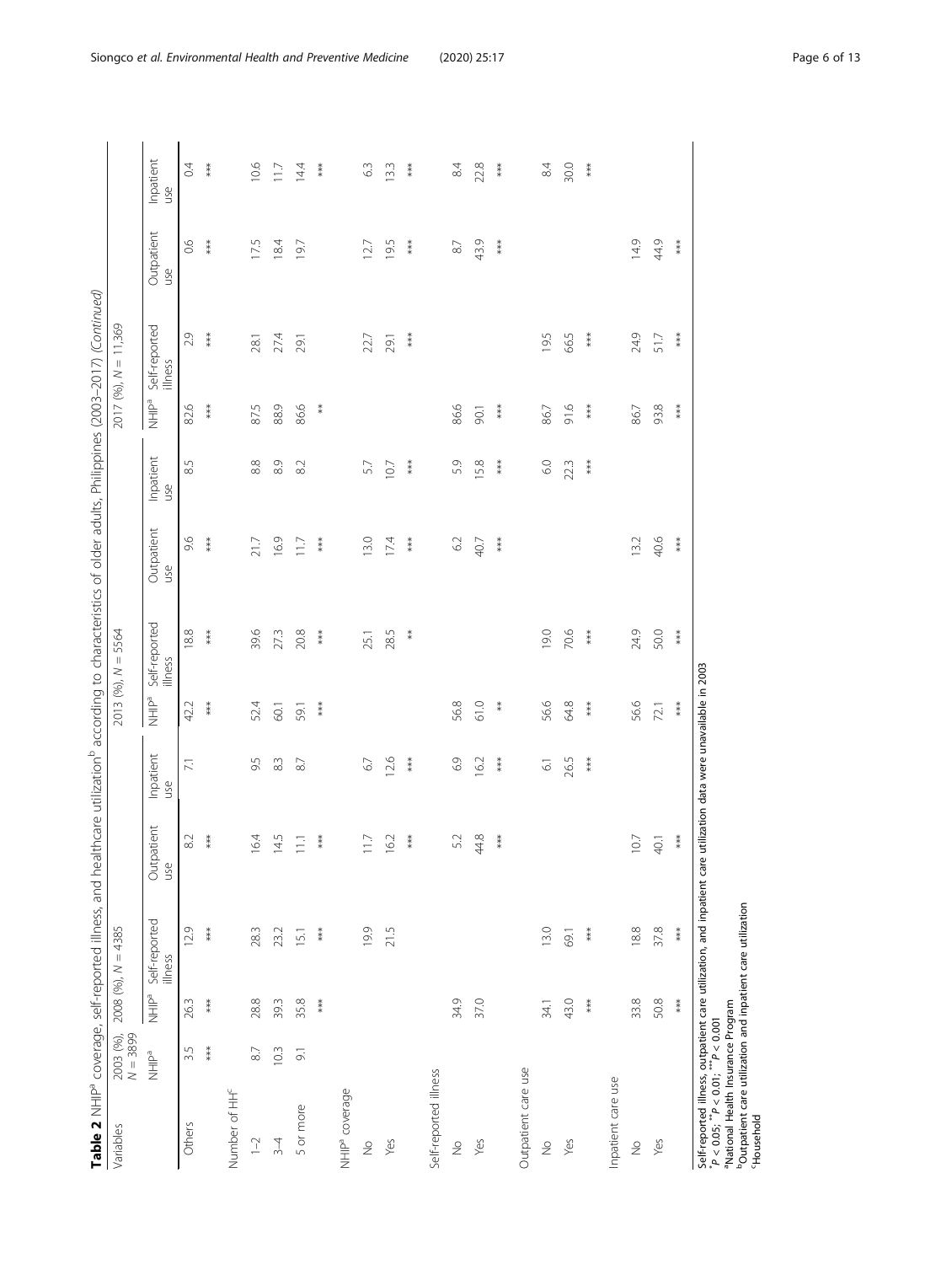| Variables                   |          | Concentration index (C) |           |           |          | Absolute contribution to $C^c$ |          |          |        | Percentage contribution to $C^c$ (%) |         |         |
|-----------------------------|----------|-------------------------|-----------|-----------|----------|--------------------------------|----------|----------|--------|--------------------------------------|---------|---------|
|                             | 2003     | 2008                    | 2013      | 2017      | 2003     | 2008                           | 2013     | 2017     | 2003   | 2008                                 | 2013    | 2017    |
| NHIP <sup>a</sup> coverage  |          |                         |           |           |          |                                |          |          |        |                                      |         |         |
| Concentration index         | 0.3000   | 0.1803                  | 0.0806    | 0.0247    |          |                                |          |          |        |                                      |         |         |
| Education                   |          |                         |           |           |          |                                |          |          |        |                                      |         |         |
| Primary                     | $-0.123$ | $-0.187$                | $-0.196$  | $-0.228$  | $-0.010$ | $-0.029$                       | $-0.022$ | $-0.015$ | $-3.3$ | $-15.8$                              | $-27.3$ | $-60.0$ |
| Secondary                   | 0.264    | 0.228                   | 0.143     | 0.105     | 0.024    | 0.023                          | 0.008    | 0.004    | 8.0    | 12.8                                 | 9.6     | 14.6    |
| Higher                      | 0.602    | 0.564                   | 0.525     | 0.530     | 0.164    | 0.091                          | 0.054    | 0.024    | 54.8   | 50.7                                 | 66.8    | 98.6    |
| Wealth index                |          |                         |           |           |          |                                |          |          |        |                                      |         |         |
| Poorer                      | $-0.455$ | $-0.486$                | $-0.526$  | $-0.485$  | $-0.007$ | $-0.018$                       | 0.000    | $-0.003$ | $-2.3$ | $-10.2$                              | $-0.4$  | $-11.0$ |
| Middle                      | $-0.054$ | $-0.106$                | $-0.137$  | $-0.114$  | $-0.004$ | $-0.005$                       | $-0.001$ | $-0.001$ | $-1.4$ | $-2.5$                               | $-1.1$  | $-3.1$  |
| Richer                      | 0.370    | 0.314                   | 0.277     | 0.294     | 0.027    | 0.032                          | 0.004    | 0.003    | 9.0    | 17.6                                 | 4.9     | 10.8    |
| Richest                     | 0.793    | 0.771                   | 0.746     | 0.755     | 0.118    | 0.088                          | 0.044    | 0.016    | 39.3   | 48.7                                 | 54.6    | 64.7    |
| Self-reported illness       |          |                         |           |           |          |                                |          |          |        |                                      |         |         |
| Concentration index         |          | $-0.0972$               | $-0.0474$ | $-0.0965$ |          |                                |          |          |        |                                      |         |         |
| Education                   |          |                         |           |           |          |                                |          |          |        |                                      |         |         |
| Primary                     |          | $-0.187$                | $-0.196$  | $-0.228$  |          | $-0.002$                       | 0.009    | $-0.004$ |        | 2.1                                  | $-19.3$ | 4.2     |
| Secondary                   |          | 0.228                   | 0.143     | 0.105     |          | 0.009                          | $-0.005$ | 0.000    |        | $-9.6$                               | 9.6     | $-0.1$  |
| Higher                      |          | 0.564                   | 0.525     | 0.530     |          | 0.002                          | $-0.021$ | $-0.023$ |        | $-1.7$                               | 43.8    | 24.4    |
| Wealth index                |          |                         |           |           |          |                                |          |          |        |                                      |         |         |
| Poorer                      |          | $-0.486$                | $-0.526$  | $-0.485$  |          | 0.000                          | 0.004    | 0.004    |        | 0.2                                  | $-8.9$  | $-3.9$  |
| Middle                      |          | $-0.106$                | $-0.137$  | $-0.114$  |          | 0.003                          | $-0.002$ | 0.002    |        | $-3.5$                               | 4.6     | $-2.2$  |
| Richer                      |          | 0.314                   | 0.277     | 0.294     |          | $-0.015$                       | 0.002    | $-0.008$ |        | 15.1                                 | $-4.4$  | 8.7     |
| Richest                     |          | 0.771                   | 0.746     | 0.755     |          | $-0.050$                       | 0.004    | $-0.050$ |        | 51.1                                 | $-9.1$  | 53.1    |
| Outpatient care utilization |          |                         |           |           |          |                                |          |          |        |                                      |         |         |
| Concentration index         |          | 0.0821                  | 0.0348    | 0.0347    |          |                                |          |          |        |                                      |         |         |
| Education                   |          |                         |           |           |          |                                |          |          |        |                                      |         |         |
| Primary                     |          | $-0.187$                | $-0.196$  | $-0.228$  |          | $-0.005$                       | 0.006    | $-0.024$ |        | $-6.5$                               | 17.3    | $-68.8$ |
| Secondary                   |          | 0.228                   | 0.143     | 0.105     |          | 0.002                          | $-0.002$ | 0.005    |        | 2.7                                  | $-5.6$  | 13.3    |
| Higher                      |          | 0.564                   | 0.525     | 0.530     |          | 0.004                          | 0.005    | 0.000    |        | 4.5                                  | 14.8    | 0.4     |
| Wealth index                |          |                         |           |           |          |                                |          |          |        |                                      |         |         |
| Poorer                      |          | $-0.486$                | $-0.526$  | $-0.485$  |          | $-0.010$                       | $-0.026$ | $-0.005$ |        | $-12.1$                              | $-74.8$ | $-15.1$ |
| Middle                      |          | $-0.106$                | $-0.137$  | $-0.114$  |          | $-0.004$                       | $-0.008$ | $-0.003$ |        | $-5.3$                               | $-23.9$ | $-9.3$  |
| Richer                      |          | 0.314                   | 0.277     | 0.294     |          | 0.029                          | 0.021    | 0.013    |        | 34.7                                 | 61.6    | 36.7    |
| Richest                     |          | 0.771                   | 0.746     | 0.755     |          | 0.081                          | 0.065    | 0.057    |        | 99.0                                 | 187.6   | 164.8   |
| Inpatient care utilization  |          |                         |           |           |          |                                |          |          |        |                                      |         |         |
| Concentration index         |          | 0.0496                  | 0.0625    | $-0.0010$ |          |                                |          |          |        |                                      |         |         |
| Education                   |          |                         |           |           |          |                                |          |          |        |                                      |         |         |
| Primary                     |          | $-0.187$                | $-0.196$  | $-0.228$  |          | $-0.016$                       | $-0.006$ | $-0.011$ |        | $-33.0$                              | $-9.6$  | 113.8   |
| Secondary                   |          | 0.228                   | 0.143     | 0.105     |          | 0.012                          | $-0.003$ | 0.004    |        | 23.2                                 | $-4.3$  | $-36.8$ |
| Higher                      |          | 0.564                   | 0.525     | 0.530     |          | 0.014                          | $-0.005$ | $-0.001$ |        | 27.8                                 | $-8.2$  | 5.2     |
| Wealth index                |          |                         |           |           |          |                                |          |          |        |                                      |         |         |
| Poorer                      |          | $-0.486$                | $-0.526$  | $-0.485$  |          | $-0.013$                       | $-0.014$ | $-0.016$ |        | $-27.2$                              | $-22.7$ | 161.9   |
| Middle                      |          | $-0.106$                | $-0.137$  | $-0.114$  |          | $-0.003$                       | $-0.013$ | $-0.005$ |        | $-6.1$                               | $-21.4$ | 50.4    |

<span id="page-6-0"></span>Table 3 Decomposition analysis of inequalities in NHIP<sup>a</sup> coverage, self-reported illness, and healthcare utilization<sup>b</sup> among older adults in the Philippines, 2003–2017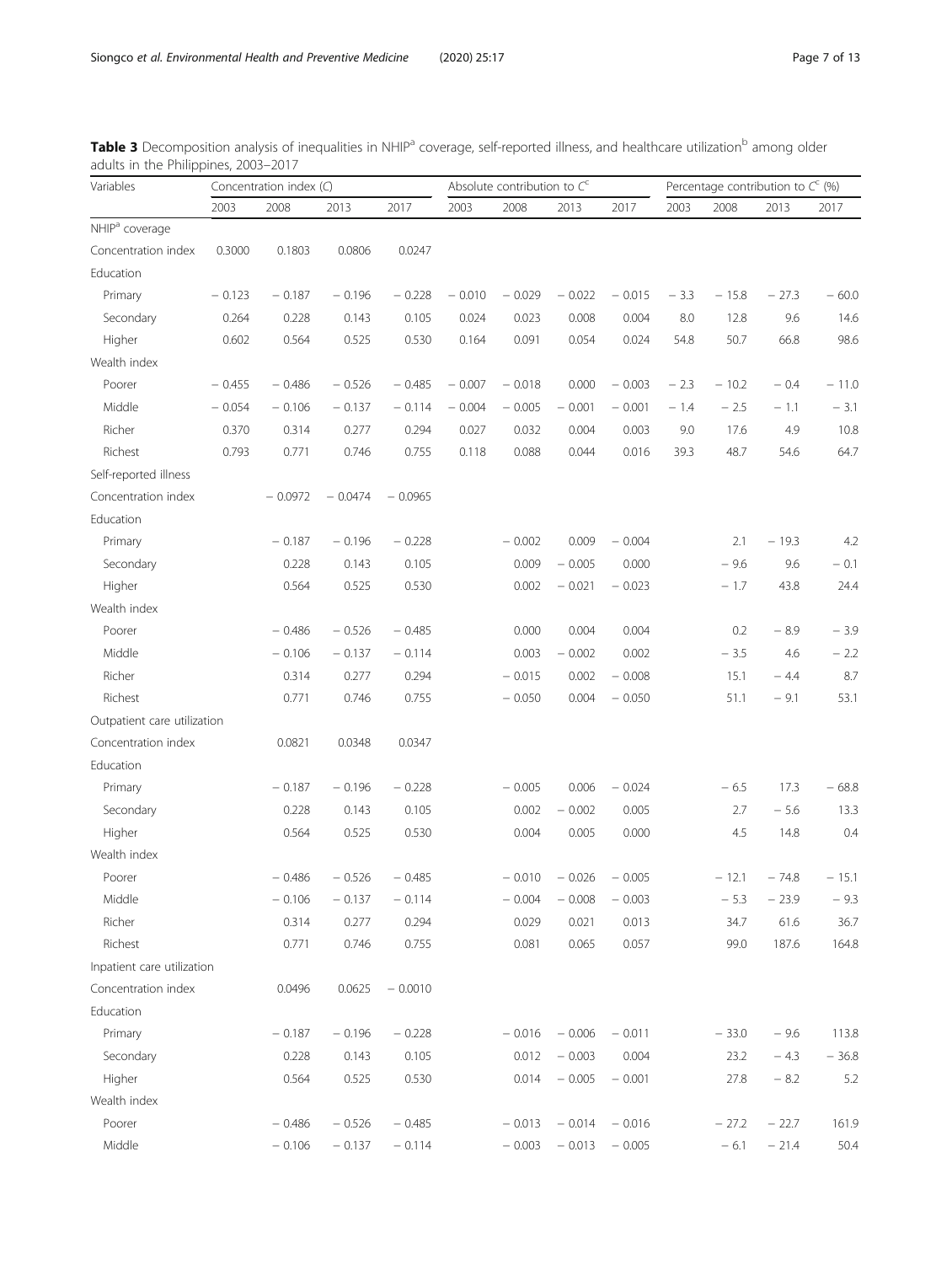| Variables |      | Concentration index $(\bigcirc)$ |       |       |      | Absolute contribution to $C^c$ |       |       |      | Percentage contribution to $C^c$ (%) |      |          |
|-----------|------|----------------------------------|-------|-------|------|--------------------------------|-------|-------|------|--------------------------------------|------|----------|
|           | 2003 | 2008                             | 2013  | 2017  | 2003 | 2008                           | 2013  | 2017  | 2003 | 2008                                 | 2013 | 2017     |
| Richer    |      | 0314                             | 0.277 | 0.294 |      | 0.012                          | 0.017 | 0.022 |      | 23.4                                 | 27.6 | $-222.2$ |
| Richest   |      | 0771                             | 0.746 | 0755  |      | 0.040                          | 0.050 | 0.029 |      | 81.0                                 | 80.2 | $-291.4$ |

<span id="page-7-0"></span>Table 3 Decomposition analysis of inequalities in NHIP<sup>a</sup> coverage, self-reported illness, and healthcare utilization<sup>b</sup> among older adults in the Philippines, 2003–2017 (Continued)

Data for self-reported illness, outpatient care utilization, and inpatient care utilization were not included in the 2003 survey

<sup>a</sup>National Health Insurance Program

<sup>b</sup>Outpatient care utilization and inpatient care utilization

<sup>c</sup>Concentration index

"indigent." Major advancements were implemented towards covering the poorest sector of the population and improving access to quality care, such as the enrollment of poor families, the reduction of hospital fees in government facilities, the allocation of revenues for health, and the expansion of NHIP coverage to include all senior citizens beginning in 2014. The commencement of the Kalusugang Pangkalahatan, or the Universal Health Coverage, to address inequities in the health system in 2010 was composed of upgrading facilities under the Health Facilities Enhancement Program (HFEP) to become accredited for Primary Care Benefits beginning in 2012, extending subsidies to the poor and the near poor in 2013 [[26](#page-12-0)], and

the mandatory enrollment of senior citizens aged 60 years or older in PhilHealth in 2014. The budget for HFEP reported an increase from PHP 3.25 billion (Philippine peso) in 2010 to PHP 26 billion in 2016 [\[9\]](#page-11-0). Republic Act 10645, an act providing mandatory PhilHealth coverage for all senior citizens [\[27](#page-12-0)], attempted to provide financial risk protection and access to essential health services by qualifying Filipino citizens who are residents of the Philippines aged 60 years or older and who are not currently covered by any membership category of PhilHealth. By virtue of this Act, a total of 5.8 million older adults were automatically enrolled in PhilHealth in 2015 [[9\]](#page-11-0) which later on increased to 6.9 million in 2017 [\[28\]](#page-12-0).

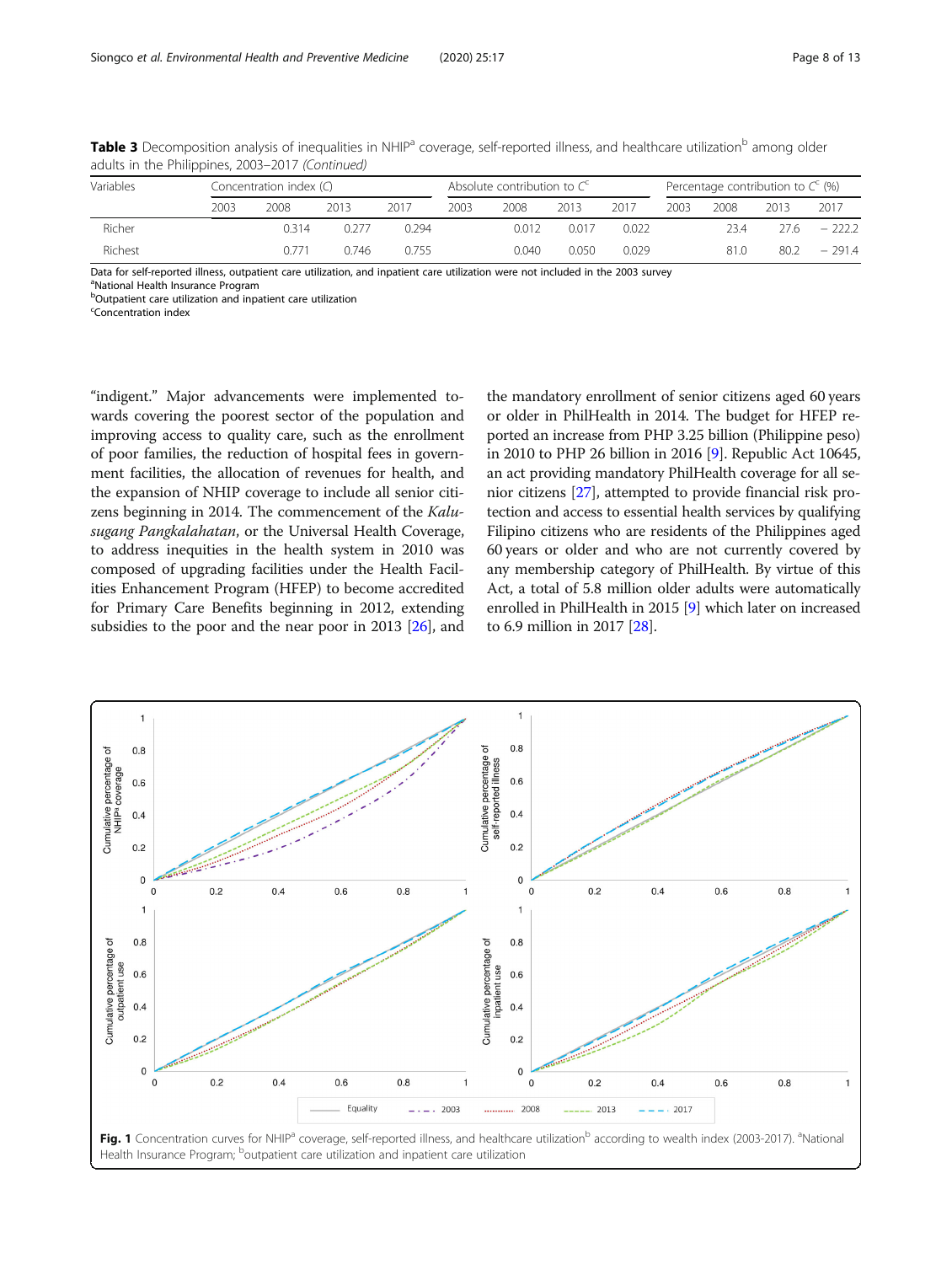The premium contributions for recipients of the mandatory membership under the senior citizen category are sourced from revenue from the Sin Tax Law (Republic Act 10351), which assists in the financing of the UHC program [[29\]](#page-12-0). From 2015, the proceeds of the Sin Tax Law were allocated toward the NHIP premiums for both poor and older adults. Overall, 67.5% of older adults included in the senior citizen program of Phil-Health in 2015 reported that they had not had previous coverage. Policies to increase healthcare access through minimizing the social gradient in health were the implementation of the "No Balance Billing" which explicitly forbids government-owned hospitals from charging patients additional fees above what PhilHealth reimburses for case rates, and the "Z Benefit Package" which increases financial risk protection through cost-effective interventions.

# Socio-economic characteristics

Table [2](#page-4-0) reports the outcome variables for the four surveys according to socio-economic characteristics among older adults. The rates of NHIP coverage in the four surveys were 9.4% (2003), 35.3% (2008), 57.9% (2013), and 87.6% (2017), showing an increase over the 14-year period. Selfreported illness increased to 28.3% in 2017 from 20.5% in 2008. Outpatient care utilization and inpatient care utilization increased from 13.3 in 2008 to 18.7% in 2017 and from 8.8 in 2008 to 12.4% in 2017, respectively.

Wealth is significantly associated with self-reported illness in three of the surveys (2008:  $P \le 0.001$ ; 2013:  $P =$ 0.02; 2017:  $P \le 0.001$ ), with the poorest reporting a higher occurrence of disease. Self-reported illness shows positive association with NHIP coverage in 2013 and 2017. Wealth is also significantly associated with outpatient care utilization from 2008 to 2017, with richer individuals reporting higher utilization. Inpatient care utilization from 2013 to 2017 is significantly associated with wealth, but a trend was not observed among wealth quintiles.

# Inequalities in NHIP coverage, self-reported illness, outpatient care utilization, and inpatient care utilization

Table [3](#page-6-0) presents the concentration indexes, and Fig. [1](#page-7-0) illustrates the concentration curves for NHIP coverage, self-reported illness, outpatient care utilization, and inpatient care utilization. The concentration index for NHIP coverage was 0.3000 in 2003 and 0.0247 in 2017. Figure [1](#page-7-0) illustrates a pro-rich inequality in NHIP coverage, which indicates that NHIP coverage is more prevalent among wealthier older adults. Self-reported illness shows a propoor inequality for 2008 to 2017, with a concentration index of − 0.0972 and − 0.0965, respectively. This demonstrates that the greater proportion of older Filipino adults reporting the presence of illness is poor. Furthermore, a decrease in the concentration index of self-reported illness was observed between 2008 and 2013, with a value of − 0.0972 and − 0.0474, respectively.

Outpatient care utilization shows a pro-rich inequality, with a decrease in the concentration index from 0.0821 (2008) to 0.0347 (2017); this change moved the concentration curve to a position almost equivalent to the line of equity. For inpatient care utilization, a positive concentration index of 0.0496 in 2008 increased to 0.0625 in 2013, both denoting a pro-rich inequality. Following 2013, the concentration index shifted to a negative value of − 0.0010 in 2017, revealing a pro-poor inequality, indicating that poorer older adults use inpatient care more than the wealthier groups.

# Decomposition analysis of socio-economic inequalities

Table [3](#page-6-0) presents the contributions of education and wealth to socio-economic inequalities. The contributions of older adults belonging to a wealthier group were 48.3% (2003), 66.3% (2008), 59.5% (2013), and 75.5% (2017), explaining the pro-rich inequality in NHIP coverage. For self-reported illness, the contribution of urban residence decreased to 5.3% (2017) from 25.4% (2008) and 45.9% (2013). For outpatient care utilization, the percentage contribution of having a secondary education or higher increases from 7.2 in 2008 to 13.7% in 2017. The wealth index shows a decrease in its contribution to the concentration index of inpatient care utilization from 2008 to 2017.

# **Discussion**

Less than half of older adults living in the Philippines were covered by the NHIP between 2003 (9.4%) and 2008 (35.3%); an increase was observed in 2013 (57.9%), and the majority of older adults were covered in 2017 (87.6%) after the implementation of the NHIP coverage expansion among older adults. These findings showed an increase in NHIP coverage among poorer older adults from 2003 to 2017, despite the persistence of a pro-rich inequality (Fig. [1](#page-7-0)). Laws and policies have been mandated to increase subsidized NHIP coverage among indigents and older adults, with participation from local government units (LGU) and the DOH.

# Equity in NHIP coverage

Our study showed a decline in socio-economic inequalities in NHIP coverage after the mandatory NHIP coverage for older adults, as indicated by the increase in coverage between 2003 and 2017. Between 2003 and 2008, several laws were enacted, such as the granting of additional benefits and privileges to older adults, subsidies for NHIP premium contributions for indigent members by LGUs and the national government, the enrollment of an additional 4.2 million poor families into the NHIP, and the allocation of 2.5% of government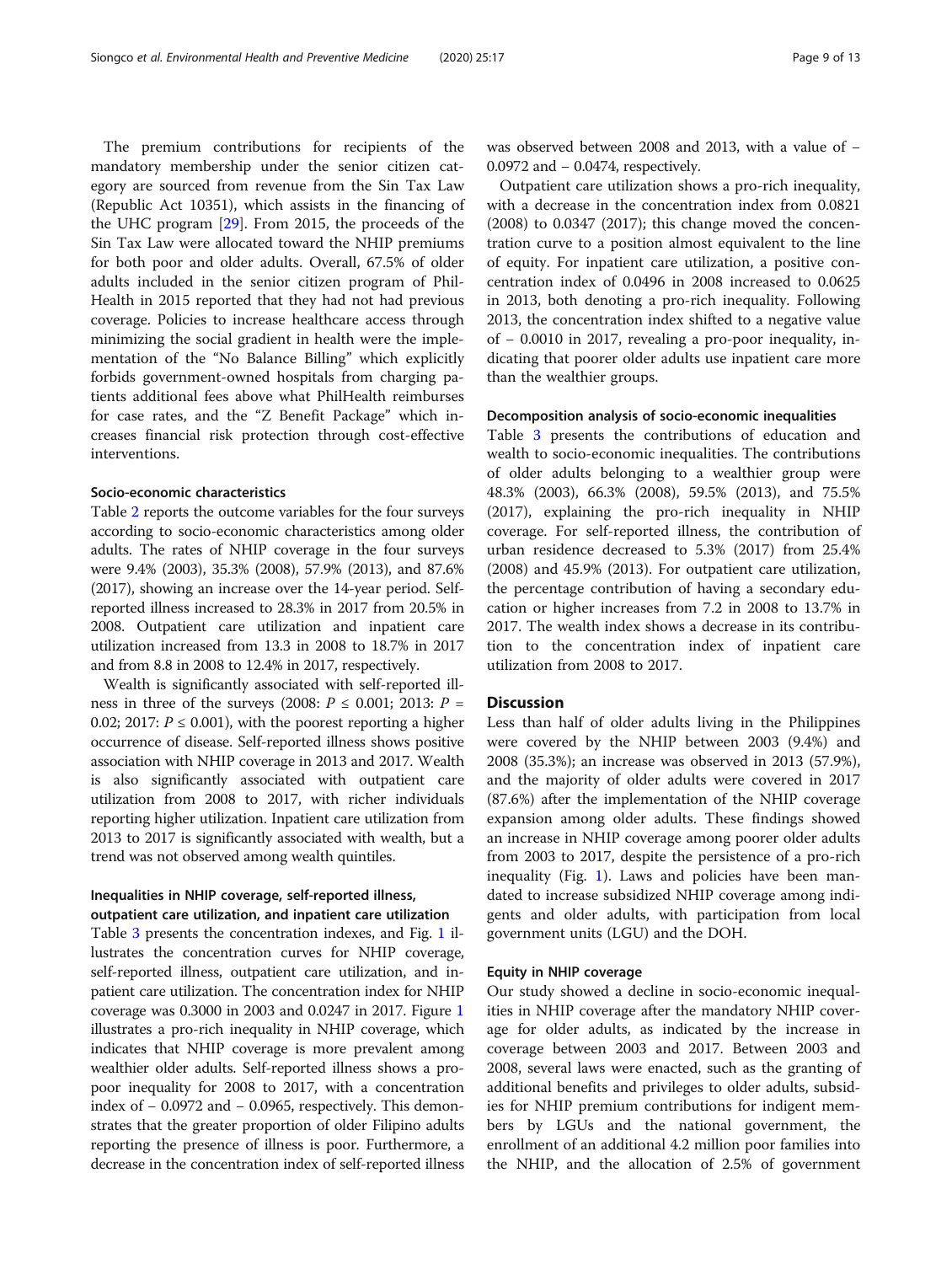revenues from taxes on "sin" products to the NHIP, which contributed to a substantial increase in new coverage [\[30](#page-12-0)].

Further initiatives were enacted between 2010 and 2014, such as the implementation of Universal Health Care or Kalusugang Pangkalahatan to address inequity in the health system, the "No Balance Billing" Policy protecting the poor from paying fees in excess of the NHIP coverage at government facilities, the Sin Tax Law that subsidizes NHIP coverage premiums, the introduction of Z-Benefits [[2\]](#page-11-0), which aims to cover the expenses of costly procedures, and the introduction of the Expanded Senior's Citizens' Act of 2010 stipulating the automatic NHIP coverage of all indigent older adults and later on amended to include the mandatory enrollment of all adults aged 60 years or older into the NHIP in 2014 [\[4](#page-11-0)]. The DOH reported that by 2015, a total of 5.8 million older adults had been automatically enrolled in Phil-Health, and a Sin Tax Law incremental revenue of PHP 31.26 billion was allocated in 2016 to cover the 1-year NHIP premium subsidies of indigents and older adults not covered by the NHIP, representing a 248% increase from the 2013 DOH budget level [\[31\]](#page-12-0). So far, no data has been reported evaluating whether the goals of these laws and initiatives have been achieved, but we can speculate that the reduction in inequalities in NHIP coverage is related to the expansion of NHIP coverage for older adults. The government's initiative to expand NHIP coverage was sequentially followed by older adults gaining easier access to NHIP coverage regardless of their wealth status; however, causal inferences are unascertained in the present study.

With advancements in NHIP coverage expansion and increased allocation for NHIP premium subsidies, out of pocket spending remains to gather the majority portion of total health expenditure, covering 53.7% in 2014 [\[6](#page-11-0)]. Utilization of healthcare services largely depends on the household's ability to pay, with the share of PhilHealth in total health expenditure at only 14% [\[2](#page-11-0)].

### Health inequalities

Following the expansion in NHIP coverage among older adults in 2014, decrease in healthcare utilization inequalities was observed. The negative concentration index for self-reported illness in 2008, 2013, and 2017 indicated a concentration among the poorer population. Health policy reforms on increasing health insurance coverage may have contributed to the increase access to healthcare services such as diagnosis and treatment [[32\]](#page-12-0) leading to a better health outcome [[33](#page-12-0)]. The financial risk protection afforded by the revenue for health from the Sin Tax Law expanded the DOH's budget and enabled greater medical assistance, with a figure of 24,009 indigents benefiting in 2013 and 363,900 benefiting in 2016 [\[31](#page-12-0)].

The concentration of self-reported illness among older adults with lower income may also be explained by a decreased means of affording healthcare, leading to an inability to respond to healthcare needs, in contrast to richer individuals with the ability to purchase healthcare services [\[34,](#page-12-0) [35](#page-12-0)]. Pathways linking income inequality and health have been reported in past years, suggesting that income poverty is a risk factor for premature mortality and increased morbidity [\[36,](#page-12-0) [37](#page-12-0)]. A study done in the USA suggested that poverty is considered to be the primary influence in access to healthcare among the elderly [[38\]](#page-12-0).

# Access to healthcare

The concentration index for inpatient care utilization shifted from being pro-rich between 2008 and 2013 to being pro-poor inequality in 2017, 3 years after the initiation of the expansion of NHIP coverage to include older adults. Inequalities were reduced as evidenced by the concentration indexes moving towards a score of 0 and the concentration curves situated close to or over the line of equity. The initiation of laws, such as providing discounts, free healthcare utilization and medicines in government hospitals, and the mandatory enrollment of older adults into the NHIP, was sequentially followed by a narrowing of socio-economic inequalities and an increase in the utilization of healthcare services among older adults.

Risk factors such as wealth and education are important contributors to health utilization inequalities based on decomposition analyses [\[12](#page-11-0), [39\]](#page-12-0). Various health conditions, an older age, and the availability of health insurance play important roles in enabling the use of certain services more than others [[20](#page-11-0)]. Studies in LMICs have reported that wealth status or economic factors are associated with healthcare utilization [\[19](#page-11-0), [20\]](#page-11-0), similar to the results in high-income countries [[38](#page-12-0)]. Furthermore, the present findings are consistent with those of a study done in China showing a pro-rich inequality in inpatient utilization, indicating that a disproportionate share of inpatient resources are utilized by wealthier individuals with lower health needs [\[13\]](#page-11-0). An increase in socio-economic inequality of inpatient utilization was observed in 2013 compared to 2008, considering the policies on increasing financial risk protection put in place (Table [1\)](#page-2-0). PhilHealth benefit utilization remained low despite increase in NHIP coverage. Low PhilHealth utilization rates may be explained by the avoidance of the poor to seek care in hospitals because of catastrophic medical expenses that hospitalization requires, or scarcity of health workforce and facilities capable to provide quality care in geographically isolated areas, leading to unattainable healthcare services [[40](#page-12-0)].

Meanwhile, a pro-poor inequality was observed for inpatient utilization in 2017, which can be explained by individuals belonging to the poorer quintiles reporting a greater proportion of inpatient care use, compared with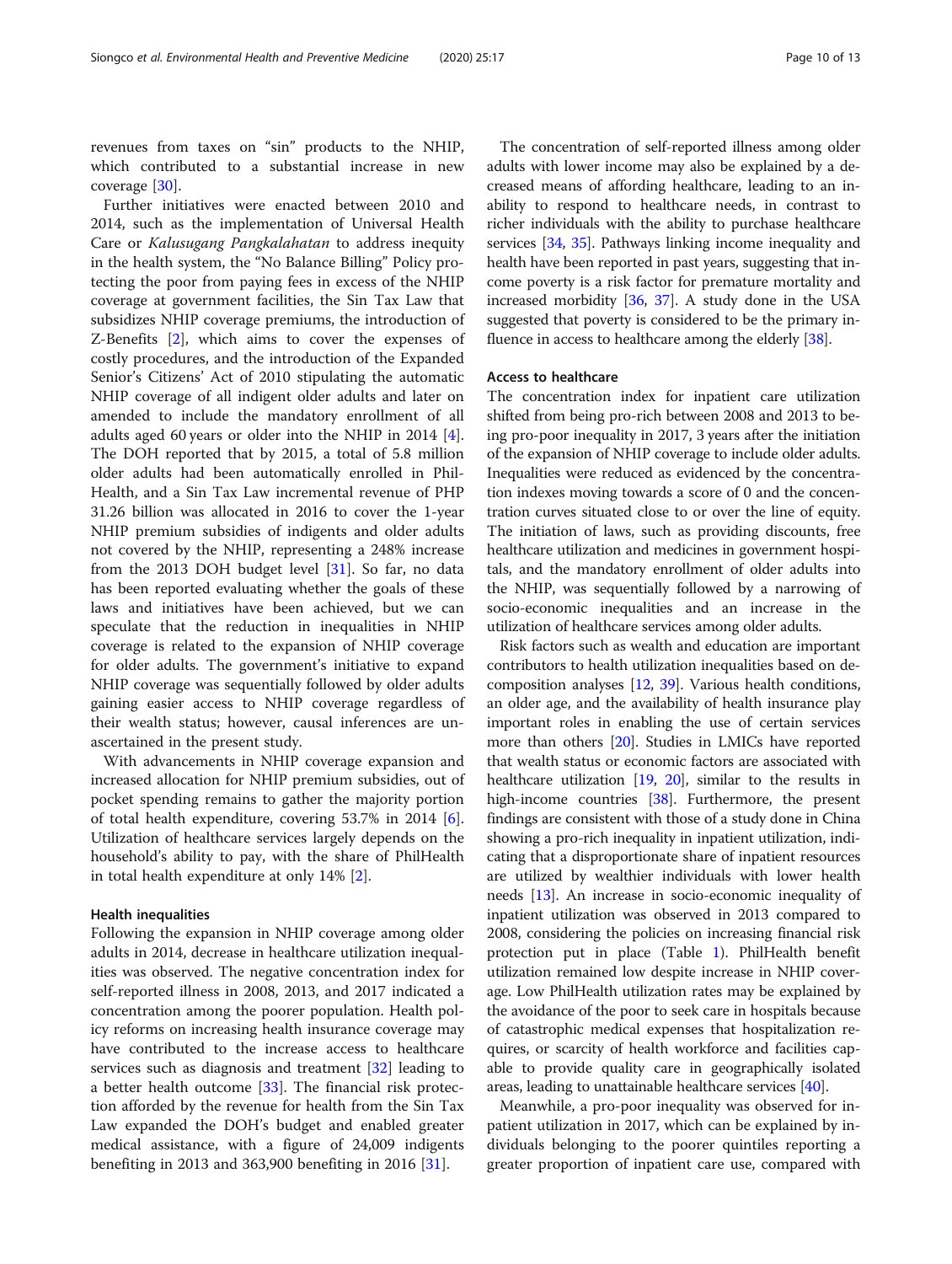those in the wealthier cohort, following the expansion of NHIP coverage among older adults, despite the strong pro-rich inequality in healthcare use reported in previous studies [[12](#page-11-0), [13\]](#page-11-0). This change may be attributable to new laws and policies mandating free medical and dental services in 2010 and the mandatory inclusion of individuals aged 60 years or older in the "No Balance Billing" policy of PhilHealth in 2015 [[41,](#page-12-0) [42\]](#page-12-0). Furthermore, the increased budget allocation for the HFEP, which provides primary care benefits, might have contributed to easier access to quality healthcare for older Filipino adults.

Data from the year 2017 showed a higher utilization of both outpatient and inpatient healthcare services, compared with previous years. Despite having a lesser need for healthcare services, richer individuals generally utilize more health services than poorer individuals, suggesting that income is the principal determinant of the pro-rich inequality in healthcare utilization [[13](#page-11-0)]. Therefore, wealthier older adults pay for more services, regardless of need. Research examining healthcare utilization among older adults with cardiovascular diseases reported that older age, gender, higher household wealth status, higher education, and health insurance were associated with outpatient care utilization [[19,](#page-11-0) [20](#page-11-0), [39](#page-12-0)], while only age and health insurance were associated with inpatient care utilization [[19](#page-11-0)]. In contrast, a study done in Indonesia revealed that an older adult's insurance status was associated with a higher use of inpatient services and that the use of outpatient services varied among regions [\[43\]](#page-12-0), which may be explained by the partial resolution of financial barriers to care and differences in healthcare coverage/availability of service providers, respectively. A report that health insurance is a strong contributor to inpatient care utilization among older adults [[19](#page-11-0)] supports our findings of a pro-poor inequality for inpatient care utilization following NHIP coverage expansion. Aside from minimizing socio-economic inequalities in healthcare utilization, achieving good health outcomes is of equal importance. Furthermore, decrease in outpatient care utilization inequality was also observed but remained pro-rich before and after the NHIP coverage expansion policy. Political commitment encompassing experimental verification, risk analysis, and sustained citizen education [\[44\]](#page-12-0) must be ensured not only to expand healthcare coverage but also to guarantee affordability and the availability of various benefit packages [[45](#page-12-0)].

# Strengths and limitations

The methodological strengths of this study include the calculation of the concentration index and the decomposition analysis of C. The concentration index includes all individuals in its calculation and is sensitive to changes in the distribution of health and healthcare utilization within the population across different socio-economic categories [\[46](#page-12-0)], while decomposition analysis of the concentration index was applied to determine the contributions of socioeconomic variables and individual characteristics on health and healthcare utilization inequalities in nationally representative samples. Next, the study analyzed the change in socio-economic inequalities in NHIP coverage, health, and healthcare utilization among older adults in the Philippines before and after the NHIP coverage expansion in the older adult population. However, the present study has some potential limitations, and caution is needed in interpreting trends in health and healthcare utilization based on the DHS wealth index, considering that the index shows a relative position measured using a composite economic status indicator among the participants of a particular year and country, which prevents the wealth index scores for different years from being compared [\[47\]](#page-12-0). Furthermore, the cross-sectional data used cannot be employed to infer causality. The DHS performed in the Philippines was not designed to fill a gap in research on ageing specifically, which limited the variables that could be used to explain inequalities in health among older adults accurately. The reporting of illness is subjective and cannot be used to determine severity precisely. NCD, CD, and injuries also present differences in medical-seeking behavior, depending on the disease severity. Likewise, healthcare utilization is also subjective; therefore, the utilization of inpatient services, for example, does not necessarily mean that those utilizing the services are ill or that their health conditions require hospitalization. DHS data does not distinguish between the use of private health facilities accredited by PhilHealth and those not accredited at the time of interview; therefore, the data used is unable to ascertain that increase access to healthcare is solely contributed by NHIP. Furthermore, the self-reporting of healthcare use cannot be used to determine whether those who utilized outpatient services also utilized inpatient services as recommended by a healthcare professional. Identifying mortality through using death information in health insurance claims databases [[48](#page-12-0)] may be considered to assess inequalities in healthcare use in future researches. Lastly, it is worth noting that despite the resulting massive coverage of older adults in the NHIP, this populist policy offering free healthcare may cause an overuse of services leading to a heavy financial burden on the Philippine health system, as experienced in Japan, wherein challenges such as financial sustainability and equity remain, and actions to reduce healthcare expenditures have led to the abolishment of free healthcare for older adults, the requirement of a 10% out-of-pocket fee, and an increase in the age of eligibility [\[5](#page-11-0)].

# Conclusions

Overall, the results presented an increase in the percentage of and a reduction in socio-economic inequalities in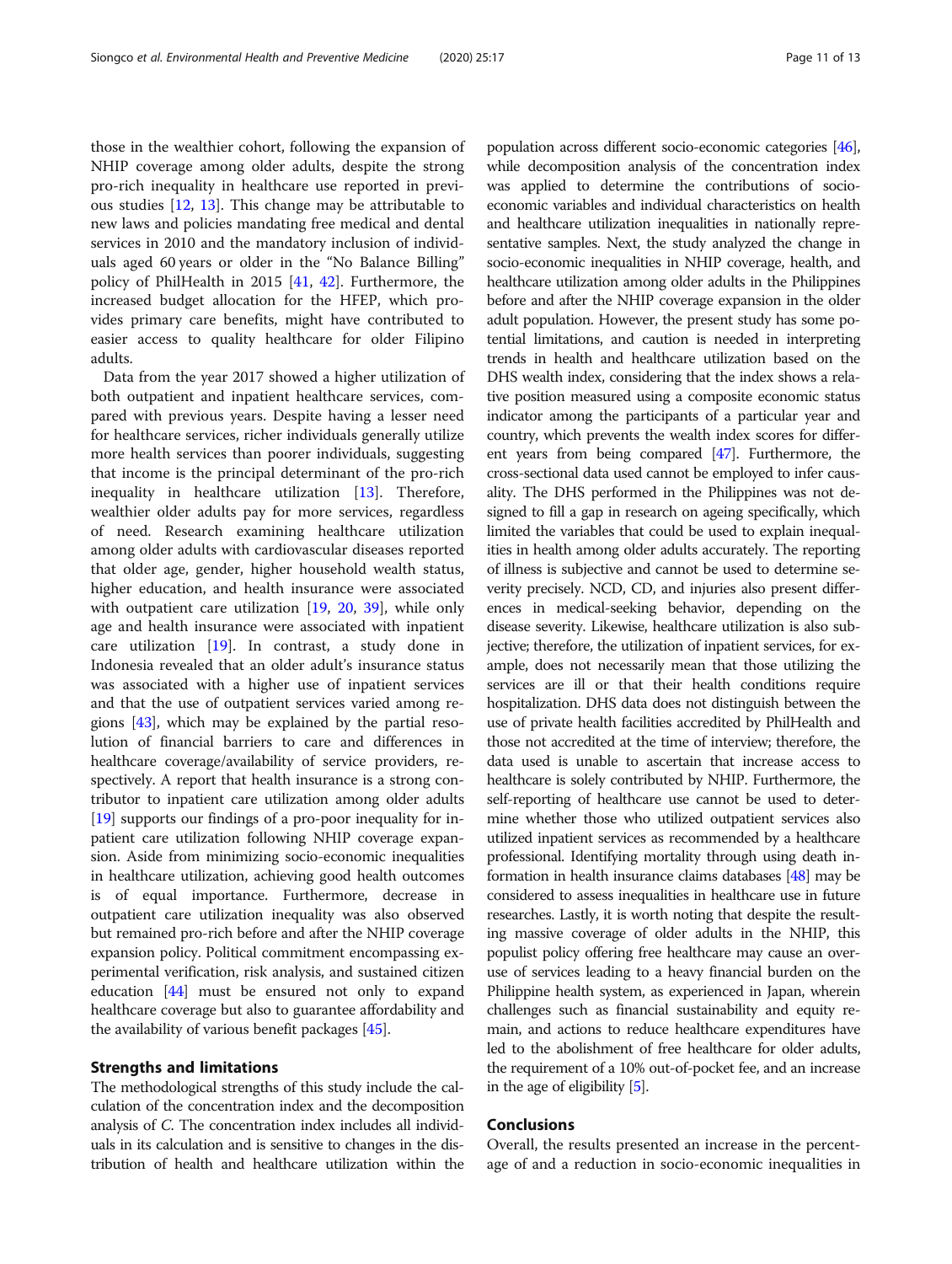<span id="page-11-0"></span>NHIP coverage, health, and healthcare utilization among older adults, especially those belonging to lower-income groups. The sequential outcomes following instituted health and social policies showed that increased investment in NHIP coverage expansion led not only to a decline in health and healthcare utilization inequalities but also enabled equal opportunities to access health services, which is a major component leading towards UHC.

#### Abbreviations

NHIP: National Health Insurance Program; LMIC: Low- to middle-income countries; PhilHealth: Philippine Health Corporation; DOH: Department of Health; USD: US dollars; UHC: Universal Health Coverage; PDHS: Philippine National Demographic and Health Survey; NCD: Non-communicable diseases; CD: Communicable diseases; C: Concentration index; HFEP: Health Facilities Enhancement Program; PHP: Philippine peso; LGU: Local government units

#### Acknowledgements

The authors are grateful to ICF International, Rockville, Maryland, USA, through Measure DHS Program for granting us permission to access the 2003, 2008, 2013, and 2017 Philippine National Demographic and Health Surveys, and to all individuals and institutions involved in conducting the survey.

# Authors' contributions

KLS and KN conceptualized and designed the study. KLS performed statistical analysis. KLS, KN, and KS analyzed and interpreted statistical data. KLS prepared the manuscript. KN and KS reviewed and provided conceptual advice for the manuscript. All authors read and approved the final manuscript.

#### Funding

This research was supported by the World Health Organization Centre for Health Development (WHO Kobe Centre – WKC: K18017).

#### Availability of data and materials

The datasets analyzed during the current study are available in the DHS data repository: <https://www.dhsprogram.com/>.

#### Ethics approval and consent to participate

The survey protocols were reviewed and approved by the ICF Institutional Review Board.

#### Consent for publication

Not applicable.

#### Competing interests

The authors declare that they have no competing interests.

# Received: 6 January 2020 Accepted: 17 May 2020 Published online: 09 June 2020

#### References

- 1. Department of Economic and Social Affairs PD, United Nations. World Population Ageing 2017 report. 2017;1–124. [http://www.un.org/en/](http://www.un.org/en/development/desa/population/publications/pdf/ageing/WPA2017_Report.pdf) [development/desa/population/publications/pdf/ageing/WPA2017\\_Report.](http://www.un.org/en/development/desa/population/publications/pdf/ageing/WPA2017_Report.pdf) [pdf](http://www.un.org/en/development/desa/population/publications/pdf/ageing/WPA2017_Report.pdf). Accessed 07 Jan 2020.
- 2. Obermann K, Jowett M, Kwon S. The role of national health insurance for achieving UHC in the Philippines: a mixed methods analysis. Glob Health Action. 2018;11(1).
- 3. Madore A, Rosenberg J, Weintraub R. "Sin Taxes" and health financing in the Philippines. Massachusetts, Boston: Harvard Business Publishing; 2015. [http://www.globalhealthdelivery.org/files/ghd/files/ghd-030\\_philippines\\_](http://www.globalhealthdelivery.org/files/ghd/files/ghd-030_philippines_tobacco_control_teaching_case.pdf) [tobacco\\_control\\_teaching\\_case.pdf](http://www.globalhealthdelivery.org/files/ghd/files/ghd-030_philippines_tobacco_control_teaching_case.pdf).
- 4. Congress of the Philippines. Republic Act No. 10645 an act providing for the mandatory Philhealth coverage for all senior citizens. 2014. [https://www.](https://www.doh.gov.ph/sites/default/files/policies_and_laws/RA10351.pdf) [doh.gov.ph/sites/default/files/policies\\_and\\_laws/ra.10645.pdf.](https://www.doh.gov.ph/sites/default/files/policies_and_laws/RA10351.pdf)
- 5. Sakamoto H, Rahman M, Nomura S, Okamoto E, Koike S, Yasunaga H, et al. Japan health system review. Regional Office for South-East Asia: New Delhi; 2018. [http://apps.who.int/iris/bitstream/handle/10665/259941/](http://apps.who.int/iris/bitstream/handle/10665/259941/9789290226260-eng.pdf;jsessionid=793E7F28273806A2F763882D242BCB1A?sequence=1) [9789290226260-eng.pdf;jsessionid=793E7F28273806A2F763882D242BCB1](http://apps.who.int/iris/bitstream/handle/10665/259941/9789290226260-eng.pdf;jsessionid=793E7F28273806A2F763882D242BCB1A?sequence=1) [A?sequence=1.](http://apps.who.int/iris/bitstream/handle/10665/259941/9789290226260-eng.pdf;jsessionid=793E7F28273806A2F763882D242BCB1A?sequence=1)
- 6. Dayrit MM, Lagrada LP, Picazo OF, Pons MC, Villaverde MC. The Philippines health system review. Regional Office for South-East Asia: New Delhi; 2018. [https://apps.who.int/iris/bitstream/handle/10665/274579/9789290226734](https://apps.who.int/iris/bitstream/handle/10665/274579/9789290226734-eng.pdf?sequence=1&isAllowed=y) [eng.pdf?sequence=1&isAllowed=y.](https://apps.who.int/iris/bitstream/handle/10665/274579/9789290226734-eng.pdf?sequence=1&isAllowed=y)
- 7. Son HH. Equity in health and health care in the Philippines. Asian Development Bank: Mandaluyong, Philippines; 2009. [https://www.adb.org/](https://www.adb.org/sites/default/files/publication/28390/economics-wp171.pdf) [sites/default/files/publication/28390/economics-wp171.pdf.](https://www.adb.org/sites/default/files/publication/28390/economics-wp171.pdf)
- 8. Khan JAM, Ahmed S, MacLennan M, Sarker AR, Sultana M, Rahman H. Benefit incidence analysis of healthcare in Bangladesh - equity matters for universal health coverage. Health Policy Plan. 2017;32(3):359–65.
- 9. Health Policy Development and Planning Bureau, Department of Health, Philippines. Kalusugan pangkalahatan 2010-2016: an assessment report. 2016;1–23. [https://www.doh.gov.ph/sites/default/files/publications/](https://www.doh.gov.ph/sites/default/files/publications/Kalusugan_Pangkalahatan2010-2016_An%20Assessment_Report.compressed.pdf) [Kalusugan\\_Pangkalahatan2010-2016\\_An%20Assessment\\_Report.](https://www.doh.gov.ph/sites/default/files/publications/Kalusugan_Pangkalahatan2010-2016_An%20Assessment_Report.compressed.pdf) [compressed.pdf.](https://www.doh.gov.ph/sites/default/files/publications/Kalusugan_Pangkalahatan2010-2016_An%20Assessment_Report.compressed.pdf) Accessed 29 Dec 2018.
- 10. Brinda EM, Attermann J, Gerdtham UG, Enemark U. Socio-economic inequalities in health and health service use among older adults in India: results from the WHO Study on Global AGEing and adult health survey. Public Health. 2016;141:32–41.
- 11. Yiengprugsawan V, Lim LLY, Carmichael GA, Sidorenko A, Sleigh AC. Measuring and decomposing inequity in self-reported morbidity and selfassessed health in Thailand. Int J Equity Health. 2007;6(23):1–17.
- 12. Fu X, Sun N, Xu F, Li J, Tang Q, He J, et al. Influencing factors of inequity in health services utilization among the elderly in China. Int J Equity Health. 2018;17(1):144.
- 13. Zhou Z, Gao J, Fox A, Rao K, Xu K, Xu L, et al. Measuring the equity of inpatient utilization in Chinese rural areas. BMC Health Serv Res. 2011; 11(201):1–12.
- 14. National Statistics Office Philippines, ORC Macro. National demographic and health survey 2003. Calverton, Maryland: National Statistics Office and ORC Macro; 2004 Oct. [http://dhsprogram.com/pubs/pdf/FR156/FR156.pdf.](http://dhsprogram.com/pubs/pdf/FR156/FR156.pdf) Accessed 07 Jan 2020.
- 15. National Statistics Office Philippines, ICF Macro. National demographic and health survey 2008. Calverton, Maryland: National Statistics Office and ICF Macro; 2009 Dec. [https://dhsprogram.com/pubs/pdf/FR224/FR224.pdf.](https://dhsprogram.com/pubs/pdf/FR224/FR224.pdf) Accessed 07 Jan 2020.
- 16. Philippine Statistics Authority (PSA) Philippines, ICF International. National demographic and health survey 2013. Manila, Philippines, Rockville, Maryland: PSA and ICF International; 2014 Aug. Accessed 07 Jan 2020. <https://dhsprogram.com/pubs/pdf/FR294/FR294.pdf>.
- 17. Philippine Statistics Authority (PSA), ICF International. National demographic and health survey 2017. Quezon city, Philippines and Rockville, Maryland: PSA and ICF; 2018 Oct. [https://dhsprogram.com/pubs/pdf/FR347/FR347.pdf.](https://dhsprogram.com/pubs/pdf/FR347/FR347.pdf) Accessed 07 Jan 2020.
- 18. Gouda HN, Hodge A, Bermejo R III, Zeck W, Jimenez-Soto E. The impact of healthcare insurance on the utilisation of facility-based delivery for childbirth in the Philippines. PLoS One. 2016;11(12):1–15.
- 19. Dou L, Liu X, Zhang T, Wu Y. Health care utilization in older people with cardiovascular disease in China. Int J Equity Health. 2015;14(1):1–8.
- 20. Wong R, Díaz JJ. Health care utilization among older Mexicans: health and socioeconomic inequalities. Salud Publica Mex. 2007;49(Suppl 4):S505–14.
- 21. Landerman LR, Fillenbaum GG, Pieper CF, Maddox GL, Gold DT, Guralnik JM. Private health insurance coverage and disability among older Americans. J Gerontol B Psychol Sci Soc Sci. 1998;53(5):S258–66.
- 22. Peltzer K, Williams JS, Kowal P, Negin J, Snodgrass JJ, Yawson A, et al. Universal health coverage in emerging economies: findings on health care utilization by older adults in China, Ghana, India, Mexico, the Russian Federation, and South Africa. Glob Health Action. 2014;7(25314):1–5.
- 23. O'Donnell O, van Doorslaer E, Wagstaff A, Lindelow M. Analyzing health equity using household survey data: a guide to techniques and their implementation. Washington, DC: The World Bank; 2007. [https://elibrary.](https://elibrary.worldbank.org/doi/abs/10.1596/978-0-8213-6933-3) [worldbank.org/doi/abs/10.1596/978-0-8213-6933-3.](https://elibrary.worldbank.org/doi/abs/10.1596/978-0-8213-6933-3) doi: [https://doi.org/10.](https://doi.org/10.1596/978-0-8213-6933-3) [1596/978-0-8213-6933-3.](https://doi.org/10.1596/978-0-8213-6933-3) Accessed 29 Nov 2018.
- 24. Zere E, Oluwole D, Kirigia JM, Mwikisa CN, Mbeeli T. Inequities in skilled attendance at birth in Namibia: a decomposition analysis. BMC Pregnancy Childbirth. 2011 May;11(34):1–10.